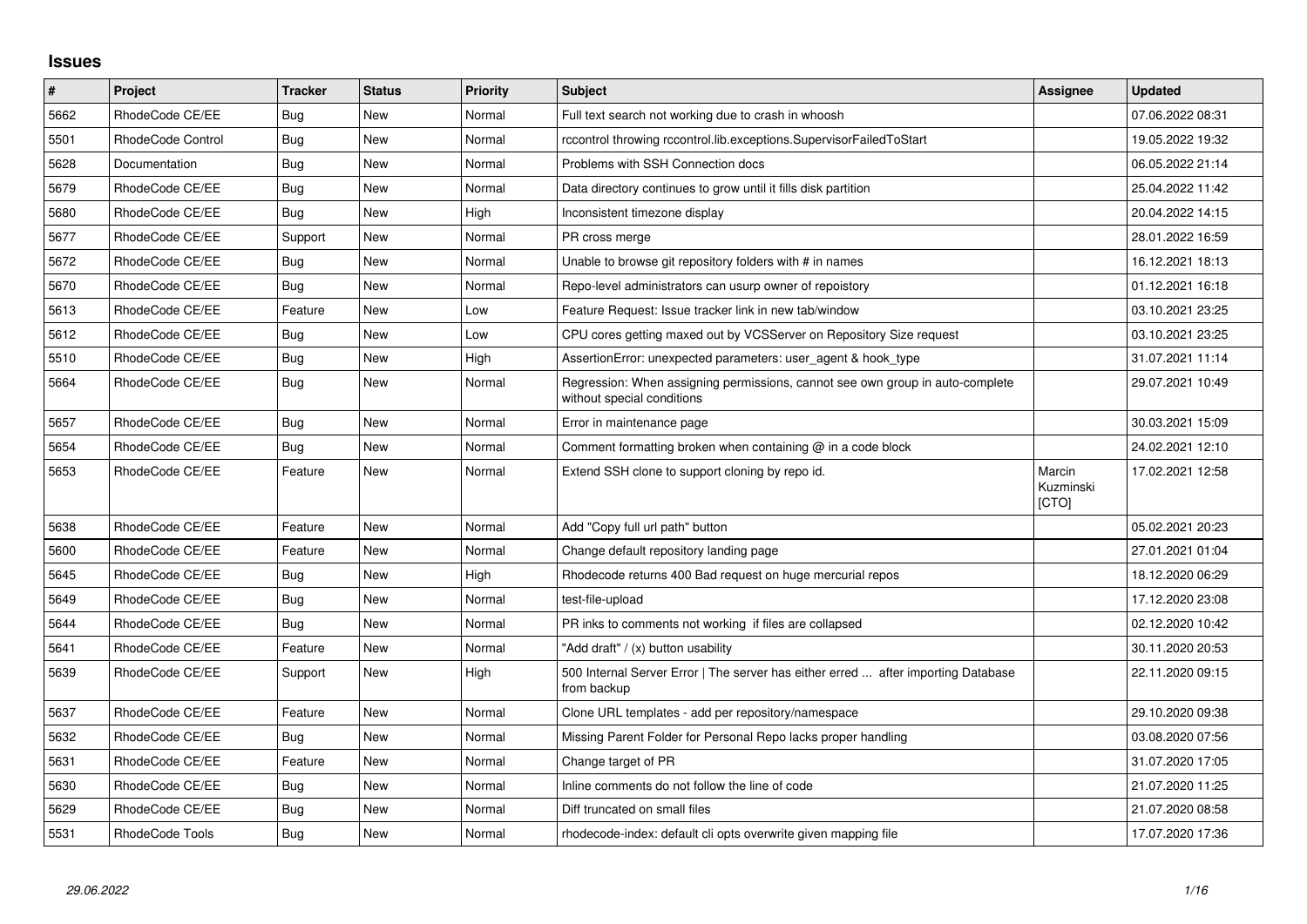| $\sharp$ | Project           | <b>Tracker</b> | <b>Status</b> | <b>Priority</b> | <b>Subject</b>                                                                                                    | <b>Assignee</b>    | <b>Updated</b>   |
|----------|-------------------|----------------|---------------|-----------------|-------------------------------------------------------------------------------------------------------------------|--------------------|------------------|
| 5627     | Documentation     | Bug            | New           | Normal          | Immediate re-run of rhodecode-index throws warnings on some repos (and suggests<br>rebuild from scratch)          |                    | 02.07.2020 19:41 |
| 5626     | RhodeCode CE/EE   | Bug            | <b>New</b>    | Normal          | Whoosh full-text indexing is fully indexing all repos, not recognizing forks                                      |                    | 02.07.2020 19:24 |
| 5625     | Documentation     | Bug            | New           | Normal          | Feedback on RhodeCode Full-text search docs                                                                       |                    | 02.07.2020 19:22 |
| 5624     | RhodeCode CE/EE   | Bug            | <b>New</b>    | Normal          | Timeout when trying to test SMTP email configuration                                                              |                    | 01.07.2020 20:01 |
| 5590     | RhodeCode CE/EE   | Bug            | New           | Normal          | Pull Request creation takes 2 minutes                                                                             |                    | 28.05.2020 20:48 |
| 5618     | RhodeCode CE/EE   | Support        | New           | Normal          | Getting HTTP 502 Bad Gateway when trying to push (or clone) on a slow network                                     |                    | 27.05.2020 21:56 |
| 5617     | RhodeCode CE/EE   | Feature        | <b>New</b>    | Normal          | Allow PRs to non-head bookmarks                                                                                   |                    | 20.05.2020 12:25 |
| 5598     | Documentation     | Bug            | New           | Low             | Typo in force delete command                                                                                      |                    | 19.03.2020 20:10 |
| 5595     | RhodeCode CE/EE   | Feature        | <b>New</b>    | Normal          | Group code review mail notification                                                                               |                    | 03.03.2020 10:17 |
| 5593     | RhodeCode CE/EE   | Support        | New           | Normal          | <b>SSH</b> connections                                                                                            |                    | 17.02.2020 16:18 |
| 5591     | Documentation     | Support        | New           | Normal          | documentation typo                                                                                                |                    | 04.02.2020 19:43 |
| 5586     | RhodeCode CE/EE   | Feature        | <b>New</b>    | Normal          | @mention should be a link                                                                                         |                    | 29.01.2020 11:46 |
| 5588     | RhodeCode CE/EE   | <b>Bug</b>     | New           | Normal          | wrong rendering of issue tracker pattern                                                                          |                    | 29.01.2020 11:24 |
| 5584     | RhodeCode CE/EE   | Feature        | New           | Normal          | "update pull request link" message on vcs client                                                                  |                    | 23.01.2020 10:32 |
| 5582     | RhodeCode Control | Feature        | New           | Normal          | Add the version number of a PR in the HTTP API                                                                    |                    | 15.01.2020 10:45 |
| 5556     | RhodeCode CE/EE   | Bug            | New           | Normal          | After upgrade RhodeCode Enterprise, pull request via API adds repo owner as<br>default reviewer                   |                    | 01.01.2020 13:09 |
| 5200     | RhodeCode CE/EE   | Task           | <b>New</b>    | Normal          | investigate search improvements                                                                                   |                    | 16.12.2019 16:04 |
| 5541     | RhodeCode CE/EE   | Support        | New           | Normal          | <b>SVN Settings: Repository Patterns</b>                                                                          |                    | 16.12.2019 15:35 |
| 5570     | RhodeCode CE/EE   | Bug            | <b>New</b>    | Normal          | Remap repositories always fail in RhodeCode community                                                             |                    | 04.10.2019 14:50 |
| 5553     | RhodeCode CE/EE   | Bug            | New           | Normal          | Exceptions Tracker - Exception ID: 140095575901360 after upgrade to the lastes<br>version                         | Thierry<br>Wynsdau | 10.07.2019 10:33 |
| 5548     | RhodeCode CE/EE   | Feature        | New           | Normal          | Initial Search API                                                                                                | Peter Colledge     | 07.07.2019 22:21 |
| 5559     | RhodeCode CE/EE   | Bug            | <b>New</b>    | Normal          | Timezone handling issue on repos list                                                                             |                    | 07.07.2019 22:19 |
| 5552     | RhodeCode CE/EE   | Feature        | <b>New</b>    | High            | PR dependency across repos                                                                                        |                    | 22.06.2019 01:15 |
| 5551     | Documentation     | Bug            | New           | Normal          | Mention LargeFile and LFS in the Backup page                                                                      |                    | 21.04.2019 20:58 |
| 5550     | RhodeCode CE/EE   | <b>Bug</b>     | New           | Normal          | 500 Internal Server Error   The server has either erred or is incapable of performing<br>the requested operation. |                    | 18.04.2019 17:12 |
| 5494     | RhodeCode CE/EE   | Bug            | New           | Normal          | rccontrol's python package management causes slow VCS SSH                                                         |                    | 02.04.2019 11:56 |
| 5547     | RhodeCode CE/EE   | Bug            | <b>New</b>    | Normal          | UI not consistent between Firefox and Chrome                                                                      |                    | 01.03.2019 23:35 |
| 5545     | RhodeCode CE/EE   | Bug            | New           | Normal          | Merge commit to contain the username/reponame of the origin                                                       |                    | 28.02.2019 13:46 |
| 5543     | RhodeCode CE/EE   | Feature        | New           | Normal          | Repo API should have equivalent get_repo_audit_logs() to User API call<br>get user audit logs()                   |                    | 26.02.2019 12:22 |
| 5540     | RhodeCode CE/EE   | <b>Bug</b>     | New           | Normal          | Rhode Code 4.15.2 VCS Caching(?) behaviour                                                                        |                    | 25.02.2019 17:01 |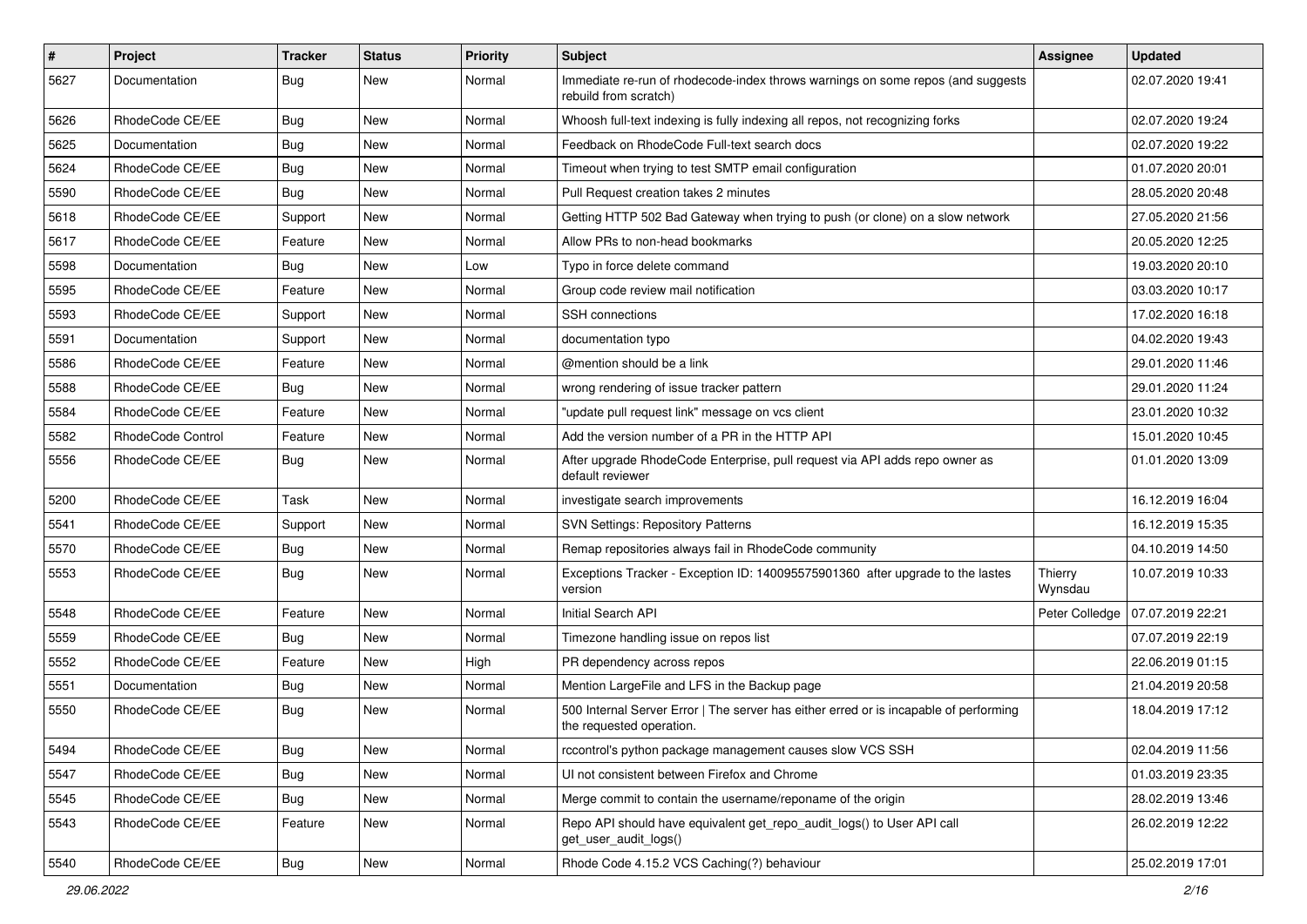| $\sharp$ | Project                  | <b>Tracker</b> | <b>Status</b> | Priority | <b>Subject</b>                                                                                             | <b>Assignee</b>              | <b>Updated</b>   |
|----------|--------------------------|----------------|---------------|----------|------------------------------------------------------------------------------------------------------------|------------------------------|------------------|
| 5538     | RhodeCode CE/EE          | Bug            | New           | Normal   | internal server error (UnicodeDecodeError) during rhodecode-index request                                  |                              | 20.02.2019 14:43 |
| 5534     | <b>RhodeCode Control</b> | Feature        | <b>New</b>    | Normal   | extract/preload subcommand                                                                                 |                              | 14.02.2019 14:45 |
| 5535     | RhodeCode Control        | Bug            | New           | Normal   | improper rollback on upgrade failure                                                                       |                              | 09.02.2019 21:12 |
| 5529     | Documentation            | Support        | New           | Normal   | Documentation does not detail watched repositories                                                         |                              | 07.02.2019 00:16 |
| 5527     | RhodeCode CE/EE          | Support        | <b>New</b>    | Normal   | API: expose human readable failure reason                                                                  |                              | 30.01.2019 17:43 |
| 5524     | RhodeCode CE/EE          | <b>Bug</b>     | New           | High     | Cannot log into RhodeCode anymore                                                                          |                              | 15.01.2019 17:08 |
| 5519     | RhodeCode CE/EE          | Bug            | New           | High     | User unable to fork the repo despite setting Repository Forking to Disabled                                |                              | 11.12.2018 22:21 |
| 5509     | RhodeCode CE/EE          | Bug            | New           | Normal   | Remove `limportant attributes` from UI elements                                                            |                              | 07.12.2018 07:40 |
| 5511     | RhodeCode CE/EE          | Feature        | <b>New</b>    | Normal   | New feature to synchronize the fork with the remote repo from the summary page                             |                              | 13.11.2018 01:23 |
| 5512     | RhodeCode CE/EE          | Bug            | <b>New</b>    | Normal   | Show commit phase in summary view                                                                          |                              | 09.11.2018 21:37 |
| 5503     | RhodeCode CE/EE          | Support        | New           | Normal   | failed to upgrade to 4.13.3                                                                                |                              | 06.11.2018 18:28 |
| 5506     | RhodeCode CE/EE          | Bug            | New           | Normal   | Web UI fonts are not looking good and is difficult to read for people with low vision                      |                              | 26.10.2018 09:38 |
| 5504     | RhodeCode CE/EE          | Feature        | New           | Normal   | Buttons to copy commit hash and to expand the commit message in the repo<br>summary view                   |                              | 26.10.2018 00:59 |
| 5500     | RhodeCode CE/EE          | Bug            | <b>New</b>    | Normal   | How to enable/set "RC_SKIP_HOOKS" to disable svn hooks?                                                    |                              | 02.10.2018 07:45 |
| 5499     | RhodeCode CE/EE          | Support        | New           | Normal   | ERROR [celery.worker.consumer.consumer] consumer: Cannot connect                                           |                              | 11.09.2018 08:39 |
| 5495     | RhodeCode CE/EE          | Support        | New           | Normal   | Idap to crowd users_groups sync source                                                                     |                              | 10.09.2018 22:09 |
| 5497     | RhodeCode CE/EE          | Support        | <b>New</b>    | Normal   | hg push hangs                                                                                              |                              | 30.08.2018 22:15 |
| 5468     | RhodeCode CE/EE          | Support        | New           | Normal   | Check logic for updating last commit for repository groups                                                 |                              | 30.08.2018 09:47 |
| 5491     | RhodeCode CE/EE          | Support        | New           | Urgent   | Upgrade RhodeCode Community + VCSSERVER from 4.10.4 to 4.12.4, pull request<br>stop working with reviewers |                              | 30.08.2018 09:47 |
| 5496     | RhodeCode CE/EE          | Support        | <b>New</b>    | Normal   | database migration 4.11.6 mysql to 4.12.4 postgres                                                         |                              | 27.08.2018 21:17 |
| 5492     | RhodeCode CE/EE          | Bug            | New           | Normal   | VCSServer + SVN 1.10                                                                                       |                              | 26.07.2018 15:01 |
| 5450     | RhodeCode Tools          | <b>Bug</b>     | New           | Normal   | rhodecode-api get license info no longer works                                                             |                              | 17.07.2018 15:01 |
| 5462     | RhodeCode CE/EE          | <b>Bug</b>     | New           | Normal   | create repo api fails with celery enabled                                                                  |                              | 10.07.2018 17:49 |
| 5484     | RhodeCode CE/EE          | Support        | <b>New</b>    | Normal   | Setting up ssh, remote hg not found                                                                        |                              | 06.07.2018 23:41 |
| 5460     | RhodeCode CE/EE          | Bug            | New           | Low      | Repo creation stuck when remote clone returns partial http code 500                                        |                              | 06.07.2018 19:14 |
| 5441     | RhodeCode CE/EE          | Feature        | New           | Low      | Some files not parsed as XML files                                                                         | Marcin<br>Kuzminski<br>[CTO] | 12.06.2018 12:23 |
| 5475     | RhodeCode CE/EE          | Bug            | <b>New</b>    | Normal   | Unable to locate user in OpenLDAP directory via Idaps                                                      |                              | 08.06.2018 20:06 |
| 5471     | RhodeCode CE/EE          | Bug            | New           | Normal   | Webhook integration failing: need more than 3 values to unpack                                             |                              | 01.06.2018 02:26 |
| 4074     | RhodeCode CE/EE          | Feature        | New           | Normal   | Edit review comment                                                                                        | Bartłomiej<br>Wołyńczyk      | 17.04.2018 21:51 |
| 3364     | RhodeCode CE/EE          | Support        | New           | High     | Allow Specifying the Commit Message for Pull Request Merges                                                |                              | 17.04.2018 21:51 |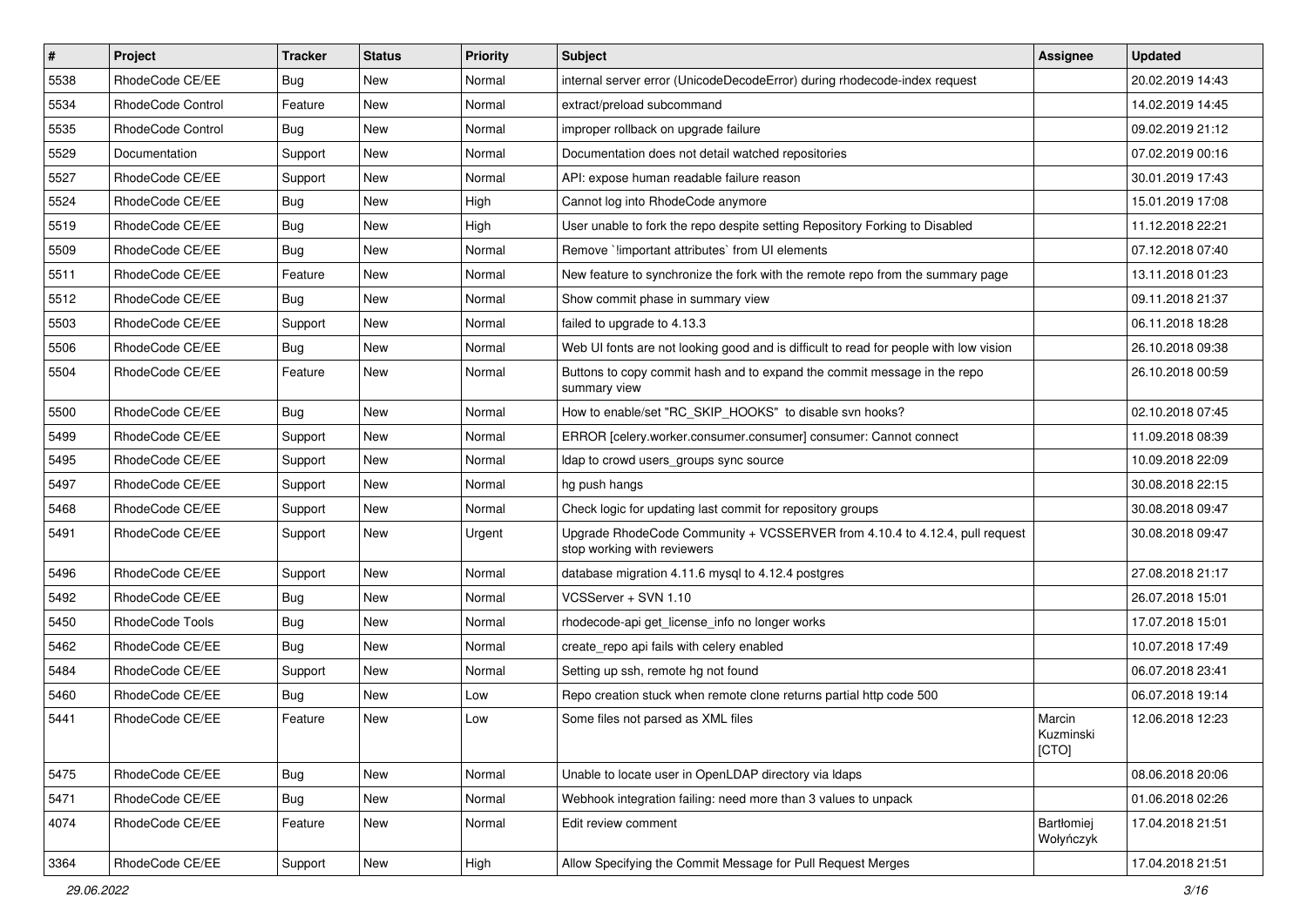| #    | Project         | <b>Tracker</b> | <b>Status</b> | <b>Priority</b> | <b>Subject</b>                                                                                                                                                                       | <b>Assignee</b>                | <b>Updated</b>   |
|------|-----------------|----------------|---------------|-----------------|--------------------------------------------------------------------------------------------------------------------------------------------------------------------------------------|--------------------------------|------------------|
| 5270 | RhodeCode CE/EE | Task           | New           | Normal          | Comments updates                                                                                                                                                                     | <b>Bartłomiej</b><br>Wołyńczyk | 17.04.2018 21:51 |
| 4290 | RhodeCode CE/EE | Task           | <b>New</b>    | Normal          | Allow to transplant the review status to merged commits                                                                                                                              |                                | 17.04.2018 21:50 |
| 4109 | RhodeCode CE/EE | Bug            | <b>New</b>    | Normal          | [files] The "switch to commit" widget is broken after using browser back button                                                                                                      |                                | 17.04.2018 21:50 |
| 4045 | RhodeCode CE/EE | Task           | <b>New</b>    | Normal          | File permissions                                                                                                                                                                     |                                | 17.04.2018 21:49 |
| 4120 | RhodeCode CE/EE | Task           | New           | Normal          | [ce] replace get repo nodes api                                                                                                                                                      | Daniel D                       | 17.04.2018 21:49 |
| 5414 | RhodeCode CE/EE | Bug            | <b>New</b>    | High            | When Opening New Pull Request, Target Revision Default Is Undesireable                                                                                                               |                                | 11.04.2018 23:20 |
| 5371 | RhodeCode CE/EE | Bug            | New           | Normal          | Comment times in Pull Requests are off by 1 day                                                                                                                                      |                                | 10.04.2018 15:11 |
| 2844 | RhodeCode CE/EE | Task           | New           | Normal          | Update Bcrypt to a maintained version                                                                                                                                                |                                | 17.02.2018 20:37 |
| 5439 | Documentation   | Bug            | <b>New</b>    | Low             | JIRA Integration description: Wrong sample link                                                                                                                                      |                                | 14.02.2018 14:25 |
| 4246 | RhodeCode CE/EE | Task           | New           | Normal          | [ce, ee, vcs, git] add tests for annotated git tags                                                                                                                                  | Daniel D                       | 13.02.2018 18:03 |
| 5410 | RhodeCode CE/EE | Bug            | New           | Normal          | After converting to CE, we get the following error when trying to view some repos in<br>the UI: "UnicodeDecodeError: 'ascii' codec can't decode byte" (full error in<br>Description) |                                | 25.01.2018 20:45 |
| 5406 | RhodeCode CE/EE | Bug            | <b>New</b>    | Normal          | <b>Installer Fails</b>                                                                                                                                                               |                                | 01.12.2017 11:52 |
| 5405 | RhodeCode CE/EE | Bug            | New           | Normal          | Add repository from UI leads to HTTP/404                                                                                                                                             |                                | 28.11.2017 11:39 |
| 5404 | RhodeCode CE/EE | Task           | <b>New</b>    | Normal          | Add an option to detach review rules when deleting an user                                                                                                                           |                                | 22.11.2017 11:23 |
| 4000 | RhodeCode CE/EE | Feature        | <b>New</b>    | Normal          | Make compare more functional                                                                                                                                                         | Marcin<br>Kuzminski<br>[CTO]   | 18.11.2017 19:11 |
| 5400 | RhodeCode CE/EE | Task           | <b>New</b>    | Normal          | User group - subgroup support                                                                                                                                                        |                                | 06.11.2017 22:00 |
| 5394 | RhodeCode CE/EE | Support        | New           | Normal          | SVN to Git / Mercurial Migration                                                                                                                                                     |                                | 03.10.2017 09:29 |
| 4197 | RhodeCode CE/EE | Task           | <b>New</b>    | Normal          | [ce, ee] get list of users with their permissions to a repository                                                                                                                    | Daniel D                       | 22.09.2017 10:30 |
| 5289 | RhodeCode CE/EE | Feature        | New           | High            | Ability to Upload/Replace a file using the UI                                                                                                                                        |                                | 22.09.2017 10:29 |
| 4051 | RhodeCode CE/EE | Task           | New           | Normal          | [ux, renderering] Consistent formatting on text fields.                                                                                                                              |                                | 22.09.2017 10:27 |
| 1457 | RhodeCode CE/EE | Feature        | <b>New</b>    | Normal          | add allow permissions inheritance on repo groups                                                                                                                                     |                                | 22.09.2017 10:27 |
| 4299 | RhodeCode CE/EE | Task           | New           | Normal          | TEMPLATE repo groups                                                                                                                                                                 |                                | 22.09.2017 10:26 |
| 5382 | RhodeCode CE/EE | Feature        | New           | Normal          | Support for repository aliases                                                                                                                                                       | Marcin<br>Kuzminski<br>[CTO]   | 04.09.2017 15:17 |
| 4234 | RhodeCode CE/EE | Task           | New           | Normal          | prepare and test RhodeCode VM image for AWS                                                                                                                                          | <b>Marcin Lulek</b>            | 11.07.2017 13:32 |
| 4312 | RhodeCode CE/EE | Task           | New           | Normal          | Storage location changes                                                                                                                                                             |                                | 11.07.2017 13:31 |
| 5348 | Documentation   | Bug            | New           | Normal          | Uninstall documentaion missing some steps                                                                                                                                            |                                | 06.07.2017 10:25 |
| 5347 | Documentation   | Bug            | New           | Normal          | Post Install steps should include Apache or Nginx setup.                                                                                                                             |                                | 06.07.2017 10:23 |
| 5269 | RhodeCode CE/EE | Support        | New           | Normal          | Upgrade from RC EE 3.7.1 to RC EE 4.x                                                                                                                                                |                                | 29.06.2017 19:36 |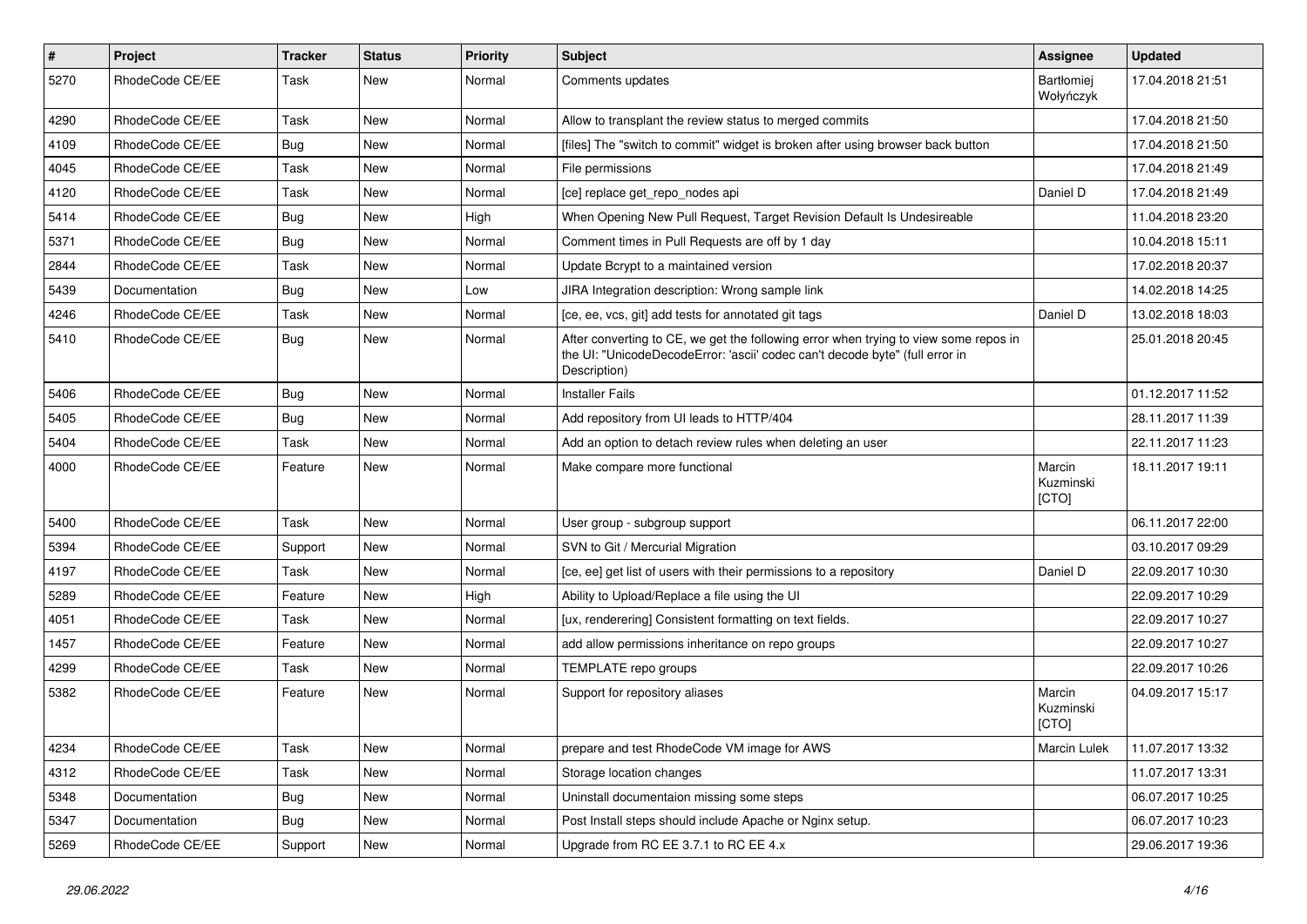| $\pmb{\#}$ | Project              | <b>Tracker</b> | <b>Status</b> | <b>Priority</b> | <b>Subject</b>                                                                                | Assignee                     | <b>Updated</b>   |
|------------|----------------------|----------------|---------------|-----------------|-----------------------------------------------------------------------------------------------|------------------------------|------------------|
| 5342       | RhodeCode Appenlight | Bug            | New           | Low             | Broken link [Applications Modify application]                                                 |                              | 21.06.2017 21:21 |
| 5278       | RhodeCode CE/EE      | Feature        | New           | Normal          | Require support for git repositories of the form git://                                       |                              | 13.04.2017 15:20 |
| 5273       | RhodeCode CE/EE      | Feature        | New           | Normal          | Comment status                                                                                |                              | 07.04.2017 13:10 |
| 5271       | RhodeCode CE/EE      | Feature        | New           | Normal          | Private comments                                                                              |                              | 07.04.2017 12:01 |
| 5255       | RhodeCode CE/EE      | Support        | <b>New</b>    | Normal          | I can't access issues created by me from mail                                                 |                              | 04.04.2017 11:28 |
| 5257       | RhodeCode CE/EE      | Bug            | New           | Normal          | Git repository with big binary file provokes error and strange behavior/memory leak<br>of RH. | Marcin<br>Kuzminski<br>[CTO] | 23.03.2017 22:02 |
| 5256       | RhodeCode CE/EE      | Feature        | <b>New</b>    | Normal          | Last repository access time.                                                                  |                              | 23.03.2017 16:34 |
| 5248       | Documentation        | Bug            | New           | Normal          | Installation of rhodecode-tools                                                               |                              | 16.03.2017 16:35 |
| 5237       | Documentation        | Support        | New           | Normal          | documentation for DR                                                                          |                              | 06.03.2017 23:34 |
| 5227       | RhodeCode CE/EE      | Bug            | New           | Normal          | 400 during a svn checkout, file with special chars                                            |                              | 23.02.2017 17:43 |
| 5218       | RhodeCode CE/EE      | Bug            | <b>New</b>    | Normal          | 500 when forking repository, when using special chars in password.                            |                              | 19.02.2017 21:46 |
| 4669       | RhodeCode CE/EE      | Task           | New           | Normal          | disable pytest sugar on nix-build                                                             |                              | 01.12.2016 12:52 |
| 4303       | RhodeCode CE/EE      | Support        | New           | Normal          | rhodecode instance                                                                            |                              | 08.11.2016 16:32 |
| 4301       | RhodeCode CE/EE      | Feature        | New           | Normal          | [API] toggle force password reset in api for Idap users                                       |                              | 28.10.2016 15:43 |
| 4232       | RhodeCode CE/EE      | Feature        | New           | Normal          | [ce, ee, pr, compare] redo diffs, support side by side diffs, html diffs                      | Daniel D                     | 25.10.2016 15:40 |
| 4289       | RhodeCode CE/EE      | <b>Task</b>    | <b>New</b>    | Low             | [ce, ee] clean up pygments lexer functions + handling                                         | Daniel D                     | 21.10.2016 14:44 |
| 4285       | RhodeCode CE/EE      | Bug            | New           | Normal          | Intermittent error while trying to create or fork a repository                                |                              | 17.10.2016 22:42 |
| 4272       | RhodeCode CE/EE      | Feature        | New           | Normal          | Better SPAM protection                                                                        |                              | 12.10.2016 11:14 |
| 4252       | RhodeCode CE/EE      | Support        | New           | Normal          | Backup & Recovery                                                                             |                              | 07.10.2016 19:47 |
| 4256       | RhodeCode CE/EE      | Bug            | New           | Normal          | [ce, ee, ux] Source code highlight colors conflict with red/green inserted/deleted<br>blocks  | Daniel D                     | 03.10.2016 05:00 |
| 4255       | RhodeCode CE/EE      | Bug            | New           | Normal          | [translation, i18n] translation not being applied to integrations pages                       |                              | 30.09.2016 15:56 |
| 4226       | RhodeCode CE/EE      | Feature        | New           | Normal          | [settings, system info] add VCS and Channelstream status to System Info                       |                              | 14.09.2016 16:45 |
| 4179       | RhodeCode CE/EE      | <b>Task</b>    | <b>New</b>    | Normal          | [ce, ee] refine perms summary list                                                            | Daniel D                     | 14.09.2016 12:09 |
| 4208       | RhodeCode CE/EE      | Bug            | New           | Normal          | [ce, ee] test errors get hidden by error page                                                 | Daniel D                     | 14.09.2016 12:00 |
| 4222       | RhodeCode CE/EE      | Feature        | New           | Normal          | Configurable detection of READMEs                                                             |                              | 09.09.2016 10:05 |
| 4220       | RhodeCode Appenlight | Feature        | New           | Low             | Search params allow sorting of result.                                                        |                              | 06.09.2016 16:33 |
| 4216       | RhodeCode CE/EE      | Task           | New           | Normal          | [ux, renderers] implement consistent rendering for text fields                                |                              | 06.09.2016 11:46 |
| 4213       | RhodeCode CE/EE      | Feature        | New           | High            | Embed PostgreSQL database                                                                     | Marcin<br>Kuzminski<br>[CTO] | 03.09.2016 23:45 |
| 4191       | RhodeCode CE/EE      | Feature        | New           | Normal          | Add custom Image logo option to header                                                        |                              | 22.08.2016 14:49 |
| 4189       | RhodeCode CE/EE      | <b>Bug</b>     | New           | Normal          | [tests, git] count of commit ids is different for git than hg when comparing remote           |                              | 22.08.2016 12:34 |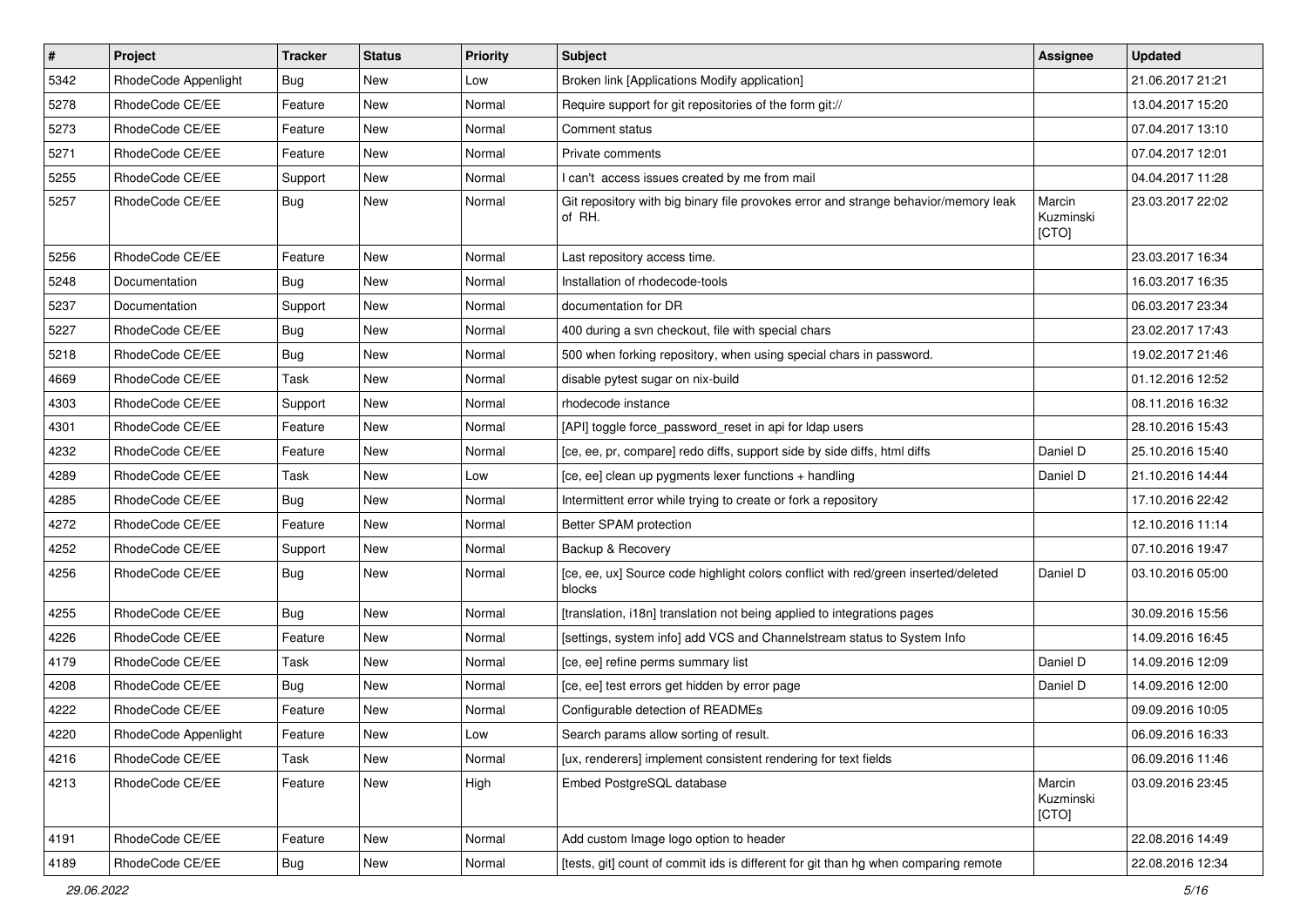| $\pmb{\#}$ | Project              | <b>Tracker</b> | <b>Status</b> | <b>Priority</b> | <b>Subject</b>                                                                                                     | Assignee            | <b>Updated</b>   |
|------------|----------------------|----------------|---------------|-----------------|--------------------------------------------------------------------------------------------------------------------|---------------------|------------------|
| 4190       | RhodeCode CE/EE      | Bug            | New           | Normal          | [tests] fix or remove rst xss inline test                                                                          |                     | 22.08.2016 12:15 |
| 4188       | RhodeCode CE/EE      | Bug            | <b>New</b>    | Normal          | [tests, svn] changeset tests produce different results for svn                                                     |                     | 22.08.2016 09:54 |
| 4182       | RhodeCode CE/EE      | Feature        | New           | Normal          | add direct link from notification to corresponding PR                                                              |                     | 19.08.2016 12:35 |
| 4116       | RhodeCode CE/EE      | Bug            | New           | High            | [ee] Starting EE or running paster commands like setup-rhodecode does not work<br>without setting LC_ALL properly. |                     | 18.08.2016 21:03 |
| 4147       | RhodeCode CE/EE      | Task           | New           | Normal          | [ce, ee, docs] Events documentation                                                                                | Daniel D            | 15.08.2016 12:33 |
| 4163       | RhodeCode CE/EE      | Task           | New           | Normal          | [ce, ee] celery refactor + upgrade                                                                                 |                     | 15.08.2016 12:32 |
| 3923       | RhodeCode CE/EE      | Bug            | New           | Normal          | odd exception on running internal-code                                                                             |                     | 09.08.2016 10:54 |
| 4157       | RhodeCode CE/EE      | Feature        | New           | Normal          | [integrations] Integrate with industry standard SW development tools                                               | Daniel D            | 08.08.2016 12:55 |
| 4154       | RhodeCode CE/EE      | Bug            | <b>New</b>    | Low             | [ce, ee] user register via github captcha                                                                          |                     | 05.08.2016 22:51 |
| 4144       | RhodeCode CE/EE      | Feature        | New           | Normal          | [ux] improve enable/disable of notifications                                                                       |                     | 02.08.2016 17:19 |
| 3022       | RhodeCode CE/EE      | Bug            | New           | Normal          | SVN support with repositories groups                                                                               |                     | 26.07.2016 18:25 |
| 317        | Documentation        | Feature        | <b>New</b>    | High            | Styling                                                                                                            | <b>Brian Butler</b> | 07.07.2016 10:10 |
| 4071       | RhodeCode Appenlight | Feature        | New           | Normal          | Allow for easy out-out of assigned permissions                                                                     |                     | 05.07.2016 10:14 |
| 3093       | Documentation        | Task           | New           | Normal          | [API] - update hg/git update pr API. Auto updates PR on push                                                       | <b>Brian Butler</b> | 01.07.2016 14:15 |
| 3092       | Documentation        | Task           | New           | Normal          | [RCE, ini] - doc available settings + check tender with Gemalto hacks                                              | <b>Brian Butler</b> | 01.07.2016 14:15 |
| 737        | Documentation        | Task           | New           | Normal          | What is an extra field and how do you add it?                                                                      |                     | 01.07.2016 14:15 |
| 687        | Documentation        | Feature        | <b>New</b>    | Normal          | [Integraton] - Elastic search integration                                                                          | <b>Brian Butler</b> | 01.07.2016 14:15 |
| 682        | Documentation        | Task           | New           | Normal          | Error Msg guide                                                                                                    | <b>Brian Butler</b> | 01.07.2016 14:15 |
| 659        | Documentation        | Feature        | New           | Normal          | Peer to Peer Failover                                                                                              | <b>Brian Butler</b> | 01.07.2016 14:15 |
| 4064       | RhodeCode Appenlight | Feature        | New           | Normal          | Create a multiple action feature for Reports and Logs lists                                                        |                     | 30.06.2016 15:18 |
| 4063       | RhodeCode Appenlight | Feature        | New           | Normal          | add option to specify custom value in dashboard select                                                             |                     | 30.06.2016 15:17 |
| 4062       | RhodeCode Appenlight | Feature        | <b>New</b>    | Normal          | A way to see browser breakdown for an error                                                                        |                     | 30.06.2016 15:16 |
| 4061       | RhodeCode Appenlight | Feature        | New           | Normal          | Timezone for applications                                                                                          |                     | 30.06.2016 15:16 |
| 4060       | RhodeCode Appenlight | Feature        | New           | Normal          | Replayable requests                                                                                                |                     | 30.06.2016 15:15 |
| 4059       | RhodeCode Appenlight | Feature        | <b>New</b>    | Normal          | Server Monitoring                                                                                                  |                     | 30.06.2016 15:15 |
| 4057       | RhodeCode Appenlight | Feature        | New           | Normal          | Negation option for search filter                                                                                  |                     | 30.06.2016 15:12 |
| 4056       | RhodeCode Appenlight | Feature        | New           | Normal          | Optionally allow to filter graphs per machine in dashboard                                                         |                     | 30.06.2016 15:12 |
| 4052       | RhodeCode Appenlight | Task           | New           | Normal          | release fixes                                                                                                      | Marcin Lulek        | 29.06.2016 12:14 |
| 4040       | RhodeCode CE/EE      | Bug            | New           | Low             | [ce, ee] logout when logged out causes 403 Cross-site request forgery detected                                     |                     | 23.06.2016 13:40 |
| 3987       | RhodeCode Appenlight | <b>Bug</b>     | New           | Normal          | adjust footer so it's consistent with the website footer                                                           |                     | 15.06.2016 10:20 |
| 4017       | RhodeCode Appenlight | Feature        | New           | Low             | application logos need help                                                                                        |                     | 14.06.2016 11:52 |
| 3994       | RhodeCode Appenlight | <b>Bug</b>     | New           | Normal          | during setup, user is given option to make admin account even if one does not exist                                |                     | 08.06.2016 12:44 |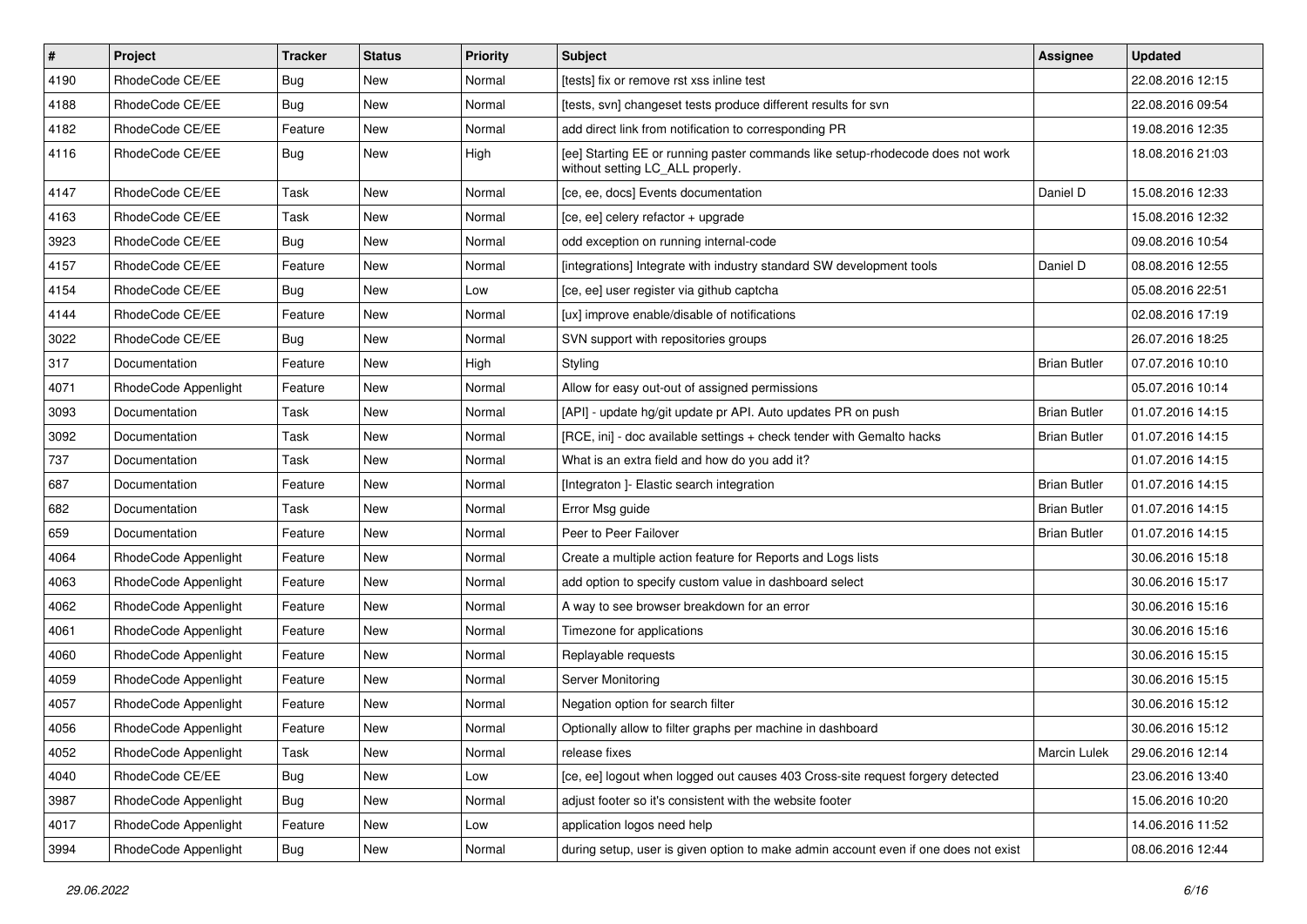| $\sharp$ | Project              | <b>Tracker</b> | <b>Status</b> | Priority | <b>Subject</b>                                                              | <b>Assignee</b>              | <b>Updated</b>   |
|----------|----------------------|----------------|---------------|----------|-----------------------------------------------------------------------------|------------------------------|------------------|
| 3990     | RhodeCode Appenlight | <b>Bug</b>     | New           | Normal   | some dashboard builder buttons are up against fields                        |                              | 07.06.2016 12:01 |
| 3986     | RhodeCode Appenlight | Bug            | <b>New</b>    | Normal   | table headers should be left aligned                                        |                              | 07.06.2016 11:53 |
| 3486     | RhodeCode CE/EE      | Feature        | New           | Normal   | expose origin of permission in perm dict for users                          |                              | 06.06.2016 10:54 |
| 3980     | RhodeCode CE/EE      | Feature        | New           | Normal   | Add CI engine                                                               |                              | 05.06.2016 21:32 |
| 3979     | RhodeCode CE/EE      | Feature        | <b>New</b>    | Normal   | Add kanban board                                                            |                              | 05.06.2016 21:20 |
| 3978     | RhodeCode CE/EE      | Feature        | New           | Normal   | Add bug tracker                                                             |                              | 05.06.2016 21:20 |
| 3977     | RhodeCode CE/EE      | Feature        | New           | Normal   | Wiki                                                                        |                              | 05.06.2016 21:11 |
| 3963     | RhodeCode CE/EE      | Bug            | New           | Normal   | [ce] Getting a newly added repo via remap/rescan via api gives no data      |                              | 27.05.2016 05:02 |
| 148      | RhodeCode CE/EE      | Feature        | <b>New</b>    | Normal   | [comments] Add per file and multiline comments in a changeset               |                              | 25.05.2016 10:20 |
| 3956     | RhodeCode CE/EE      | <b>Bug</b>     | <b>New</b>    | Normal   | [ce] - svn commit with all 'None' properties (author, message, etc.)        |                              | 23.05.2016 17:22 |
| 3939     | RhodeCode CE/EE      | Bug            | New           | Normal   | [ux] changelog filter blank after going back in browser                     |                              | 18.05.2016 14:50 |
| 3922     | RhodeCode CE/EE      | Bug            | New           | Normal   | syn backend returns different diff to git/hg backends                       |                              | 11.05.2016 14:29 |
| 3615     | RhodeCode CE/EE      | <b>Bug</b>     | <b>New</b>    | Low      | (OperationalError) too many SQL variables on admin journal page             |                              | 06.05.2016 11:45 |
| 3472     | RhodeCode CE/EE      | Feature        | <b>New</b>    | Normal   | Expose unified hooks that can be used in SSH backend                        |                              | 14.04.2016 17:54 |
| 3484     | RhodeCode CE/EE      | Task           | New           | Normal   | oauth: reduce required permissions for 3rd party                            |                              | 13.04.2016 12:33 |
| 3483     | RhodeCode CE/EE      | Bug            | New           | Normal   | oauth: disable 3rd party registration if RhodeCode registration is disabled | Marcin<br>Kuzminski<br>[CTO] | 13.04.2016 12:13 |
| 3460     | RhodeCode CE/EE      | Feature        | <b>New</b>    | Normal   | [ux, frontend] hide "show more" button when there is nothing more to show   |                              | 11.04.2016 13:37 |
| 3455     | RhodeCode CE/EE      | Feature        | New           | Normal   | [ux] commit message search should render entire commit message              |                              | 07.04.2016 17:50 |
| 3441     | RhodeCode CE/EE      | Bug            | <b>New</b>    | Normal   | [ux] clicking on line in file view scrolls to that line                     |                              | 05.04.2016 13:35 |
| 3373     | RhodeCode CE/EE      | Feature        | <b>New</b>    | Normal   | Allow to create Bookmarks and Branches from UI                              |                              | 05.04.2016 09:21 |
| 3440     | RhodeCode CE/EE      | Feature        | New           | Normal   | [design, ux] mock-up user interface for adding a branch/bookmark            |                              | 05.04.2016 09:21 |
| 3382     | RhodeCode CE/EE      | Bug            | New           | Normal   | download superrepo with subrepos                                            |                              | 25.03.2016 01:30 |
| 3377     | RhodeCode CE/EE      | Task           | New           | Normal   | extra fields types extensions                                               |                              | 24.03.2016 15:23 |
| 3376     | RhodeCode CE/EE      | Task           | <b>New</b>    | Normal   | Repo action plugins                                                         |                              | 24.03.2016 15:21 |
| 3362     | RhodeCode CE/EE      | Task           | New           | Normal   | auth-plugins, indicate visually that plugin is turned on but NOT enabled    |                              | 22.03.2016 19:03 |
| 3351     | RhodeCode CE/EE      | Bug            | New           | Normal   | Duplicate IP whitelist entry shows error flash                              |                              | 21.03.2016 15:54 |
| 2882     | RhodeCode CE/EE      | Feature        | New           | Normal   | Bulk comment submit                                                         |                              | 17.03.2016 17:50 |
| 3334     | RhodeCode CE/EE      | Bug            | New           | Normal   | Attempt to edit .coveragerc through the online file editor                  |                              | 17.03.2016 13:49 |
| 2944     | RhodeCode CE/EE      | Task           | New           | Normal   | Bump gunicorn to 19.4 version                                               |                              | 17.03.2016 12:58 |
| 3250     | RhodeCode CE/EE      | Bug            | New           | Normal   | Posting a comment message is very slow !                                    |                              | 17.03.2016 12:57 |
| 3260     | RhodeCode CE/EE      | Task           | New           | Normal   | api: expose get_repo_node method                                            |                              | 17.03.2016 12:56 |
| 3261     | RhodeCode CE/EE      | Task           | New           | Normal   | mousetrap.js bump to latest 1.5.X version                                   |                              | 17.03.2016 12:52 |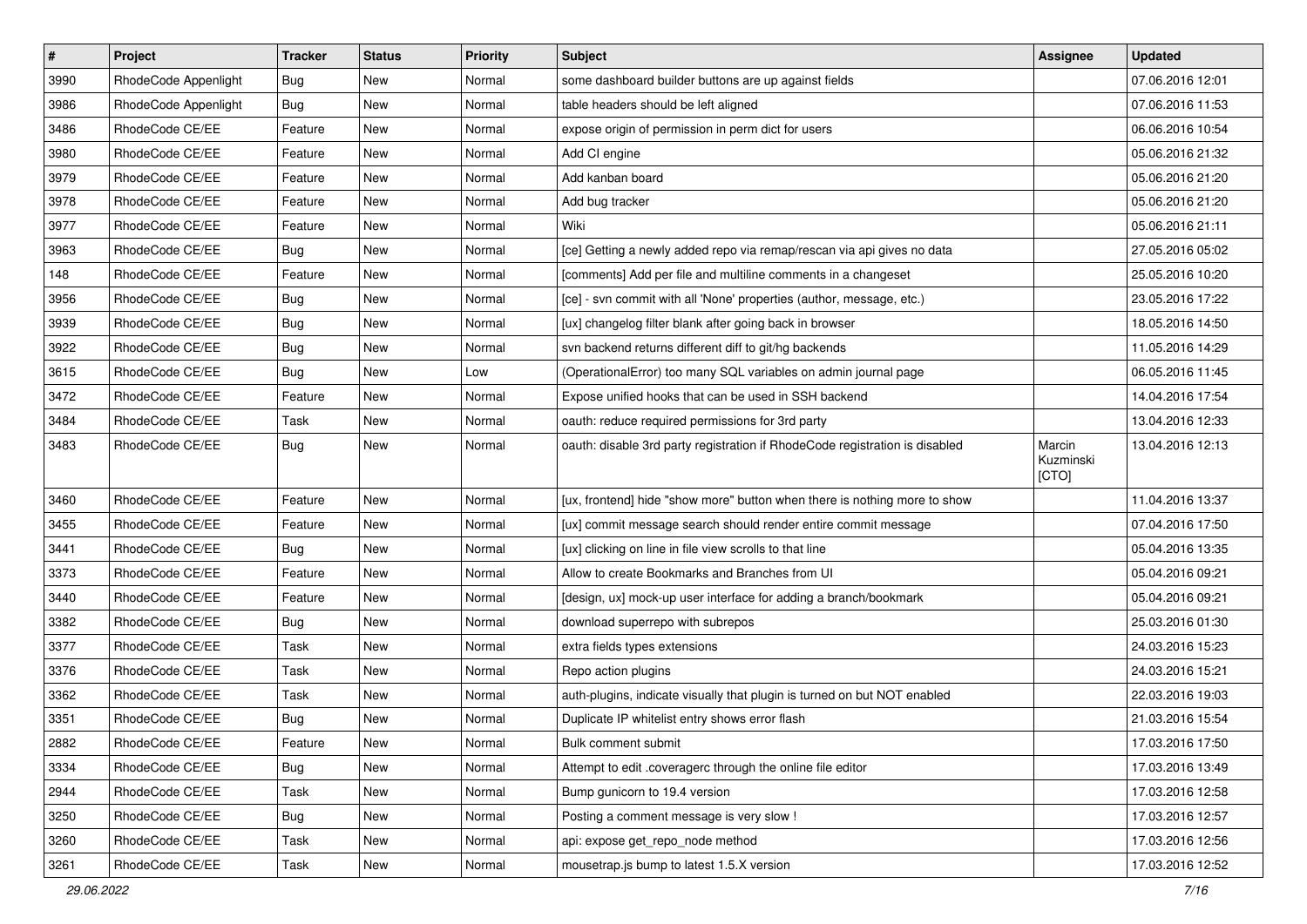| $\vert$ # | Project                  | <b>Tracker</b> | <b>Status</b> | <b>Priority</b> | <b>Subject</b>                                                                                                                       | Assignee                     | <b>Updated</b>   |
|-----------|--------------------------|----------------|---------------|-----------------|--------------------------------------------------------------------------------------------------------------------------------------|------------------------------|------------------|
| 3333      | RhodeCode Tools          | Task           | <b>New</b>    | Normal          | Create rhodecode-tools backup command for backup of RhodeCode Enterprise                                                             |                              | 17.03.2016 12:43 |
| 3332      | RhodeCode CE/EE          | Support        | <b>New</b>    | Normal          | LDAP settings page: Add button "test connection"                                                                                     |                              | 17.03.2016 10:23 |
| 5399      | RhodeCode CE/EE          | Bug            | In Progress   | High            | Issues with Git LFS integration                                                                                                      |                              | 07.07.2019 22:21 |
| 5533      | <b>RhodeCode Control</b> | Feature        | In Progress   | Normal          | Support busybox tar                                                                                                                  |                              | 09.02.2019 22:09 |
| 5316      | RhodeCode CE/EE          | Feature        | In Progress   | Normal          | UI should provide checkout URL for a SVN path                                                                                        |                              | 06.11.2017 21:59 |
| 4193      | RhodeCode CE/EE          | Feature        | In Progress   | Normal          | Improve Filter Functionality in the Change Log                                                                                       | Marcin<br>Kuzminski<br>[CTO] | 22.09.2017 10:25 |
| 3967      | RhodeCode CE/EE          | Support        | In Progress   | Normal          | Server 500 error                                                                                                                     |                              | 11.08.2016 13:39 |
| 4110      | RhodeCode CE/EE          | <b>Bug</b>     | In Progress   | Normal          | [ce, ee] repos can be named _admin, _static                                                                                          | Daniel D                     | 20.07.2016 19:51 |
| 3504      | RhodeCode CE/EE          | Task           | In Progress   | Normal          | [routing] Move static assets under a common prefix                                                                                   |                              | 19.07.2016 12:27 |
| 4035      | RhodeCode CE/EE          | Bug            | In Progress   | Normal          | failed to create whoosh index                                                                                                        | Marcin<br>Kuzminski<br>[CTO] | 06.07.2016 00:04 |
| 3372      | RhodeCode CE/EE          | Bug            | In Progress   | High            | [Idap, groups] Customer gets an empty list of groups                                                                                 | Mikhail<br>Chernykh          | 08.06.2016 11:32 |
| 4211      | RhodeCode CE/EE          | Feature        | Resolved      | Normal          | [ce, ee] increase webhook flexibility                                                                                                | Marcin<br>Kuzminski<br>[CTO] | 20.06.2022 10:55 |
| 5611      | RhodeCode CE/EE          | Feature        | Resolved      | Normal          | Add information "is the pull request up to date?" in the PR page                                                                     |                              | 03.10.2021 23:24 |
| 5610      | RhodeCode CE/EE          | Bug            | Resolved      | Normal          | Files navigation looses the at= <name> marker</name>                                                                                 | Daniel D                     | 03.10.2021 23:23 |
| 5669      | RhodeCode CE/EE          | Bug            | Resolved      | Normal          | Mercurial commit messages doesn't show cyrillic symbols                                                                              |                              | 01.10.2021 10:39 |
| 5434      | RhodeCode CE/EE          | <b>Bug</b>     | Resolved      | Immediate       | Locale problem                                                                                                                       |                              | 01.10.2021 09:51 |
| 5655      | RhodeCode CE/EE          | Bug            | Resolved      | Normal          | New public gist's id is always auto generated                                                                                        |                              | 01.07.2021 12:06 |
| 5560      | RhodeCode CE/EE          | <b>Bug</b>     | Resolved      | High            | Check all permission API function to flush caches for auth perms                                                                     |                              | 08.06.2021 23:56 |
| 5656      | RhodeCode CE/EE          | <b>Bug</b>     | Resolved      | Normal          | Error for branch permission page                                                                                                     |                              | 30.04.2021 08:53 |
| 5652      | RhodeCode CE/EE          | Bug            | Resolved      | Normal          | Pull Requests: when title and descriptions contains character [] {} and () index out of<br>bound when attempting to comment/approve. |                              | 30.04.2021 08:53 |
| 5651      | RhodeCode CE/EE          | Bug            | Resolved      | Normal          | Pull requests can get stuck if the diff is too large (it was created by mistake but we<br>can't open it to delete it)                |                              | 30.04.2021 08:53 |
| 5642      | RhodeCode CE/EE          | Feature        | Resolved      | Normal          | pull request version column in commit list                                                                                           |                              | 30.04.2021 08:53 |
| 5643      | RhodeCode CE/EE          | Feature        | Resolved      | Low             | jump to bottom of review                                                                                                             |                              | 30.04.2021 08:53 |
| 5636      | RhodeCode CE/EE          | Bug            | Resolved      | High            | Remap and Rescan 500 Internal Server Error                                                                                           |                              | 30.04.2021 08:53 |
| 4090      | RhodeCode CE/EE          | Bug            | Resolved      | Normal          | test ticket                                                                                                                          |                              | 09.03.2021 20:39 |
| 5635      | RhodeCode CE/EE          | Feature        | Resolved      | Normal          | Remember column sorted by of the "Pull Requests You Participate In" table                                                            |                              | 30.11.2020 22:30 |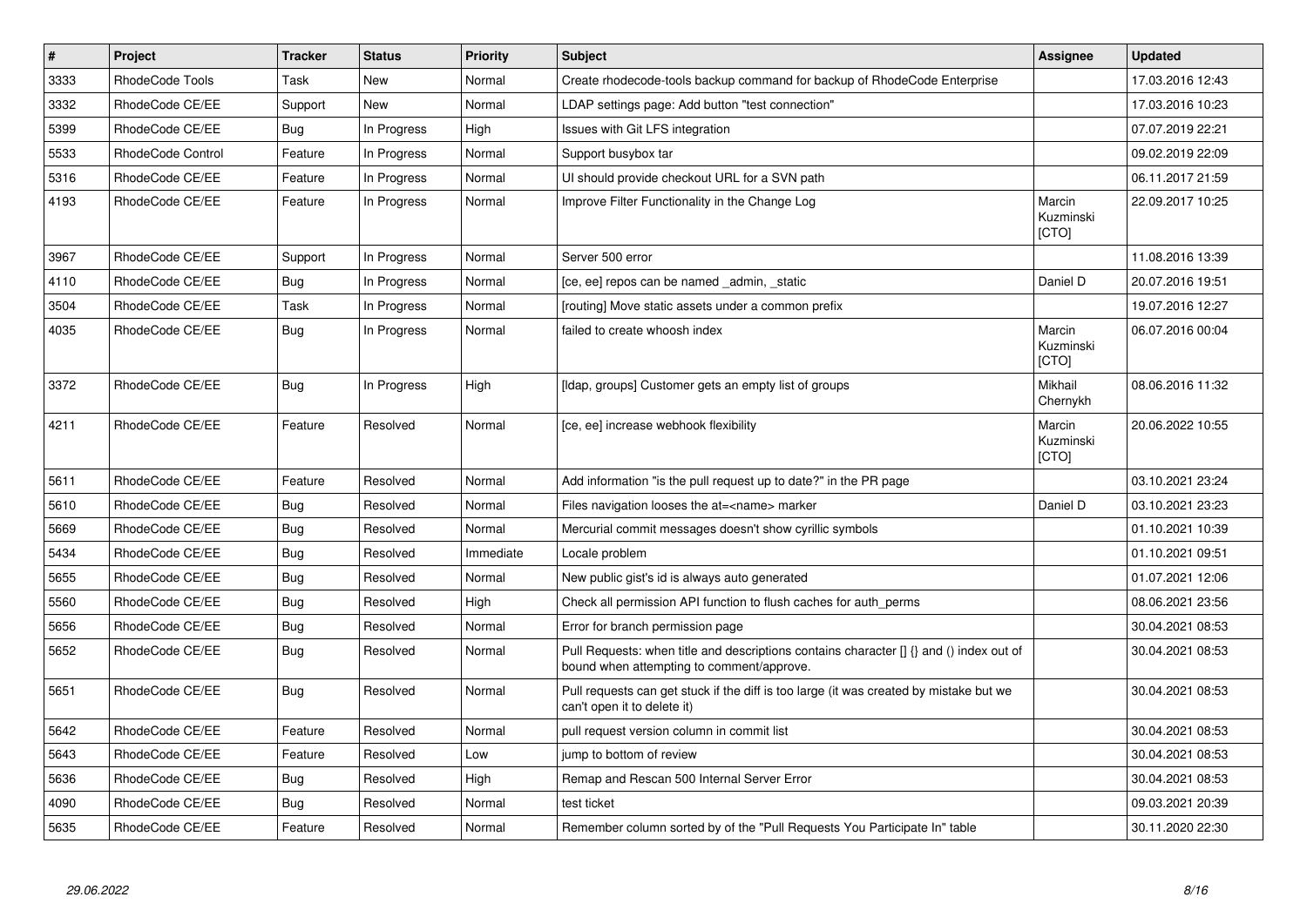| $\pmb{\#}$ | <b>Project</b>  | <b>Tracker</b> | <b>Status</b> | <b>Priority</b> | <b>Subject</b>                                                                                                     | Assignee           | <b>Updated</b>   |
|------------|-----------------|----------------|---------------|-----------------|--------------------------------------------------------------------------------------------------------------------|--------------------|------------------|
| 5633       | RhodeCode CE/EE | Bug            | Resolved      | Normal          | Moderately large pull requests fail because inefficient use of reviewer_data_json<br>column in pull requests table |                    | 12.10.2020 23:13 |
| 4183       | RhodeCode CE/EE | Feature        | Resolved      | Normal          | Different roles for PR reviewers                                                                                   | Daniel D           | 12.10.2020 23:13 |
| 5634       | RhodeCode CE/EE | <b>Bug</b>     | Resolved      | Normal          | Quick Search Toolbar bugs out if pull request contains unicode double quote<br>character "                         |                    | 12.10.2020 23:13 |
| 5574       | RhodeCode CE/EE | Feature        | Resolved      | Normal          | hg: Information for external hooks                                                                                 |                    | 30.07.2020 15:40 |
| 5622       | RhodeCode CE/EE | Bug            | Resolved      | High            | Upgrade from 4.18.3 to 4.19.3 broke all PRs                                                                        |                    | 28.07.2020 16:44 |
| 5623       | RhodeCode CE/EE | Bug            | Resolved      | Normal          | Credentials for remote repository URL leaking in Repository Header                                                 |                    | 22.07.2020 00:47 |
| 5621       | RhodeCode CE/EE | Bug            | Resolved      | Urgent          | LDAP + User Groups authentication plugin not working after upgrade to 4.19.x                                       |                    | 15.06.2020 17:56 |
| 5620       | RhodeCode CE/EE | <b>Bug</b>     | Resolved      | Normal          | Regression of mail rendering in Thunderbird                                                                        |                    | 15.06.2020 16:45 |
| 5619       | RhodeCode CE/EE | Bug            | Resolved      | Normal          | Setting Landing Commit to SVN Trunk results in Files tab hitting a 404                                             |                    | 04.06.2020 23:51 |
| 5601       | RhodeCode CE/EE | Feature        | Resolved      | Normal          | Default navigation should be by branch name not commit id                                                          |                    | 04.06.2020 23:51 |
| 5523       | RhodeCode CE/EE | Bug            | Resolved      | High            | user from AD is asked to change his password when logs in.                                                         | Thierry<br>Wynsdau | 28.05.2020 20:28 |
| 5516       | RhodeCode CE/EE | Support        | Resolved      | High            | Cannot log into RhodeCode                                                                                          | Thierry<br>Wynsdau | 28.05.2020 20:28 |
| 5555       | RhodeCode CE/EE | Bug            | Resolved      | Normal          | Making Repository Public does not update the Default User Permissions                                              |                    | 28.05.2020 20:26 |
| 5594       | RhodeCode CE/EE | Bug            | Resolved      | Normal          | Credentials in Repository Settings for Pull requests are exposed                                                   |                    | 28.05.2020 20:25 |
| 5561       | RhodeCode CE/EE | Bug            | Resolved      | Normal          | PR diff doesn't update when target changes                                                                         |                    | 21.05.2020 11:53 |
| 5615       | RhodeCode CE/EE | Feature        | Resolved      | Normal          | Misleading message in PR diff view "File was deleted in this version"                                              | Daniel D           | 23.04.2020 17:40 |
| 5614       | RhodeCode CE/EE | Feature        | Resolved      | Normal          | Show context function name in hg diffs                                                                             |                    | 23.04.2020 13:43 |
| 5583       | RhodeCode CE/EE | Feature        | Resolved      | Normal          | rcextensions hook for pull request comment                                                                         |                    | 23.04.2020 13:42 |
| 5596       | RhodeCode CE/EE | <b>Bug</b>     | Resolved      | Normal          | Pull Request duplicated after description edit                                                                     |                    | 14.04.2020 13:28 |
| 5606       | RhodeCode CE/EE | Bug            | Resolved      | High            | SVN + ssh subdirectory failure                                                                                     | Daniel D           | 09.04.2020 03:29 |
| 5599       | RhodeCode CE/EE | <b>Bug</b>     | Resolved      | Normal          | SVN navigation to trunk fails                                                                                      | Daniel D           | 04.04.2020 11:21 |
| 5609       | RhodeCode CE/EE | Support        | Resolved      | Normal          | Change git diff algorithm                                                                                          |                    | 31.03.2020 22:08 |
| 5608       | RhodeCode CE/EE | Bug            | Resolved      | High            | svn+ssh user set incorrectly                                                                                       | Daniel D           | 31.03.2020 18:21 |
| 5605       | RhodeCode CE/EE | <b>Bug</b>     | Resolved      | Normal          | Cannot set subversion compatibility to 1.10                                                                        |                    | 30.03.2020 17:27 |
| 5602       | RhodeCode CE/EE | Feature        | Resolved      | Normal          | Copy full path only copies partial                                                                                 | Daniel D           | 30.03.2020 16:04 |
| 5604       | RhodeCode CE/EE | <b>Bug</b>     | Resolved      | High            | Search error on second result page                                                                                 | Daniel D           | 30.03.2020 16:01 |
| 5603       | RhodeCode CE/EE | Feature        | Resolved      | Normal          | Code search - highlight matching search terms                                                                      |                    | 30.03.2020 11:16 |
| 5585       | RhodeCode CE/EE | Feature        | Resolved      | Normal          | Minimize downtime on rccontrol upgrade                                                                             |                    | 27.03.2020 09:45 |
| 3981       | RhodeCode CE/EE | Feature        | Resolved      | Normal          | Add cloud hosting like Gitlab, GitHub                                                                              |                    | 02.03.2020 09:14 |
| 5576       | RhodeCode CE/EE | Bug            | Resolved      | High            | Hosting many repositories                                                                                          | Craig Fairhurst    | 12.02.2020 12:55 |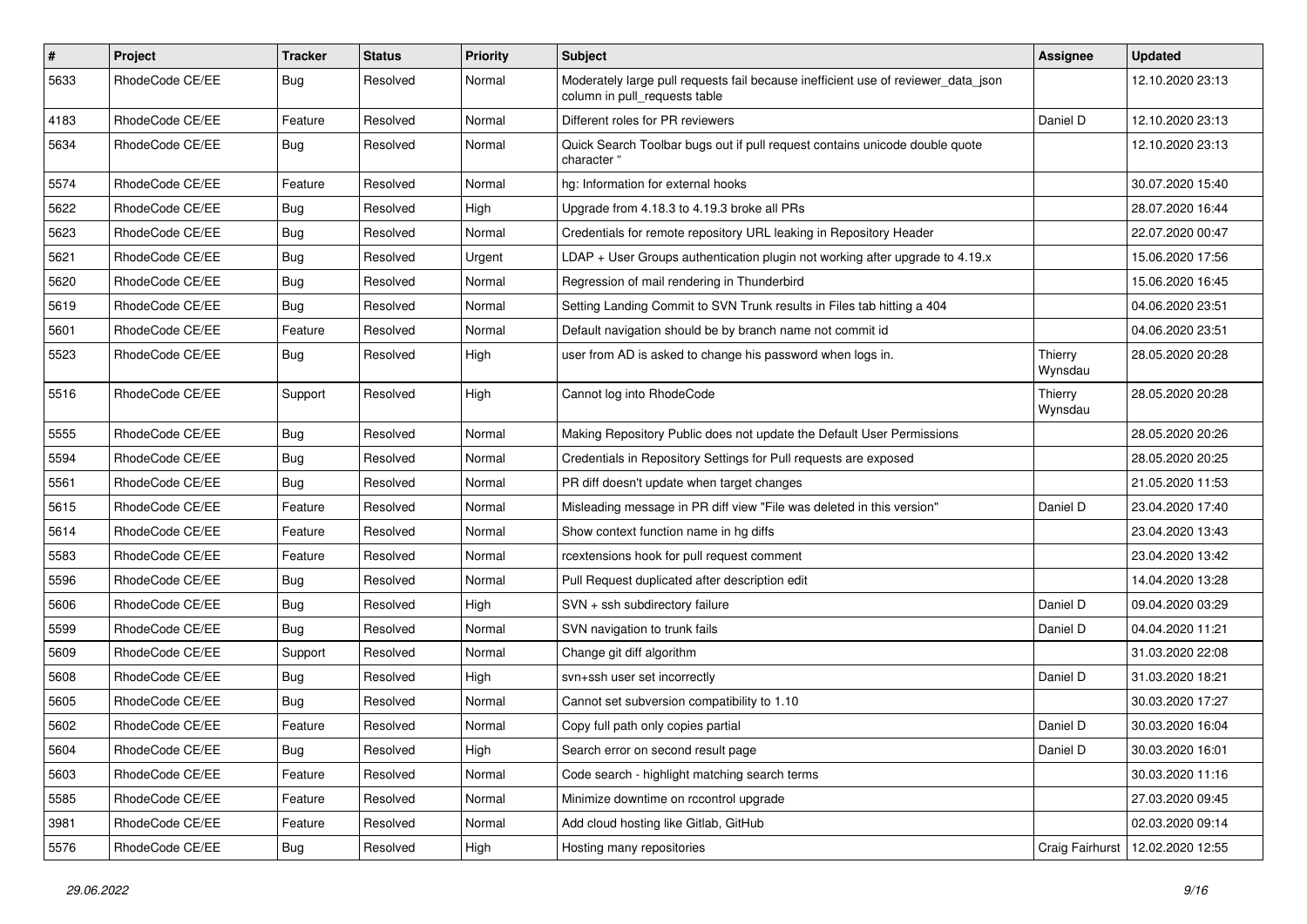| $\pmb{\#}$ | <b>Project</b>  | <b>Tracker</b> | <b>Status</b> | <b>Priority</b> | Subject                                                                                                                           | Assignee                     | <b>Updated</b>                    |
|------------|-----------------|----------------|---------------|-----------------|-----------------------------------------------------------------------------------------------------------------------------------|------------------------------|-----------------------------------|
| 5587       | RhodeCode CE/EE | <b>Bug</b>     | Resolved      | Normal          | Broken metatags in 4.18.1                                                                                                         | Marcin Lulek                 | 29.01.2020 11:46                  |
| 5581       | RhodeCode CE/EE | Feature        | Resolved      | Normal          | expose `send_email` option in the HTTP API, for `comment_commit` and<br>`comment_pull_request`                                    | Daniel D                     | 29.01.2020 11:46                  |
| 4155       | RhodeCode CE/EE | <b>Bug</b>     | Resolved      | Low             | Date of Last Change is not displayed correctly                                                                                    | Marcin<br>Kuzminski<br>[CTO] | 21.01.2020 02:20                  |
| 5229       | RhodeCode CE/EE | Task           | Resolved      | Normal          | add support for https://clipboardjs.com/                                                                                          |                              | 21.01.2020 02:19                  |
| 5469       | RhodeCode CE/EE | Feature        | Resolved      | Normal          | elastisearch > 2.x not supported ?                                                                                                |                              | 21.01.2020 02:19                  |
| 5518       | RhodeCode CE/EE | Bug            | Resolved      | Normal          | Zero-sized files in /rhodecode/config/rcextensions/examples                                                                       |                              | 21.01.2020 02:18                  |
| 5368       | RhodeCode CE/EE | Feature        | Resolved      | Normal          | Mercurial: Close branch before merging it                                                                                         |                              | Mathieu Cantin   21.01.2020 02:11 |
| 5272       | RhodeCode CE/EE | Feature        | Resolved      | Normal          | Pull Request checklist                                                                                                            |                              | 21.01.2020 02:09                  |
| 5554       | RhodeCode CE/EE | Support        | Resolved      | Normal          | How to increase number of commits shown in pagination on dashboard and<br>changelog                                               |                              | 21.01.2020 02:08                  |
| 5569       | RhodeCode CE/EE | Bug            | Resolved      | Normal          | SshWrapper error                                                                                                                  |                              | 21.01.2020 02:02                  |
| 5579       | RhodeCode CE/EE | Bug            | Resolved      | Normal          | JS bug when a commit message can be parsed as a number                                                                            | Daniel D                     | 20.01.2020 10:04                  |
| 5575       | RhodeCode CE/EE | Bug            | Resolved      | Low             | Filtering username containing '-' does not work in Admin audit log panel                                                          |                              | 20.01.2020 10:04                  |
| 5567       | RhodeCode CE/EE | Bug            | Resolved      | High            | Error after PR was updated                                                                                                        |                              | 20.01.2020 10:04                  |
| 5573       | RhodeCode CE/EE | Bug            | Resolved      | Normal          | Wrong notification Base Url for Email-Integrations                                                                                |                              | 16.01.2020 08:53                  |
| 5557       | RhodeCode CE/EE | Bug            | Resolved      | Normal          | Consider removing slashes from the RSS feed names                                                                                 |                              | 31.10.2019 19:54                  |
| 5571       | RhodeCode CE/EE | <b>Bug</b>     | Resolved      | Normal          | redmine does not work with firefox any more                                                                                       |                              | 25.10.2019 12:38                  |
| 5507       | RhodeCode CE/EE | Bug            | Resolved      | Normal          | Markdown rendering needs improvement                                                                                              |                              | 15.08.2019 15:40                  |
| 5558       | RhodeCode CE/EE | Bug            | Resolved      | Low             | Commit compare window covers text                                                                                                 |                              | 08.07.2019 18:12                  |
| 5513       | RhodeCode CE/EE | <b>Bug</b>     | Resolved      | High            | Gist: GitHub flavoured markdown gist creation fails                                                                               |                              | 07.07.2019 22:21                  |
| 5395       | RhodeCode CE/EE | Support        | Resolved      | Normal          | Svn protocols and performance                                                                                                     |                              | 04.04.2019 18:08                  |
| 5546       | RhodeCode CE/EE | Support        | Resolved      | Normal          | experiments with mercurial 4.9                                                                                                    |                              | 26.03.2019 09:23                  |
| 5536       | RhodeCode CE/EE | Feature        | Resolved      | Low             | Ability to disable server-side SSH key generation                                                                                 |                              | 28.02.2019 13:52                  |
| 5537       | RhodeCode CE/EE | Task           | Resolved      | Normal          | Add owner to create_pull_request API                                                                                              |                              | 28.02.2019 13:52                  |
| 5528       | RhodeCode CE/EE | Bug            | Resolved      | High            | Empty Unicode file causes the PR to return HTTP 500                                                                               |                              | 28.02.2019 13:52                  |
| 5490       | RhodeCode CE/EE | <b>Bug</b>     | Resolved      | Normal          | Changes to repo group permissions via API are not audit logged                                                                    |                              | 28.02.2019 13:52                  |
| 5520       | RhodeCode CE/EE | Feature        | Resolved      | Normal          | Show the head commits shas when the merge is prevented due to multiple heads                                                      |                              | 28.02.2019 13:52                  |
| 5522       | RhodeCode CE/EE | Bug            | Resolved      | Low             | vcsserver fails when url contains extra "/"                                                                                       |                              | 28.02.2019 13:52                  |
| 5521       | RhodeCode CE/EE | <b>Bug</b>     | Resolved      | Normal          | Proxing SVN http requests does not work when using prefix for rhodecode.                                                          |                              | 28.02.2019 13:52                  |
| 5515       | RhodeCode CE/EE | <b>Bug</b>     | Resolved      | Normal          | PR default reviewer is incorrect                                                                                                  |                              | 28.02.2019 13:52                  |
| 5544       | RhodeCode CE/EE | Support        | Resolved      | Normal          | Use of authentication token with LDAP account results in account lockout when max<br>bad password attempts are configured in LDAP |                              | 27.02.2019 10:09                  |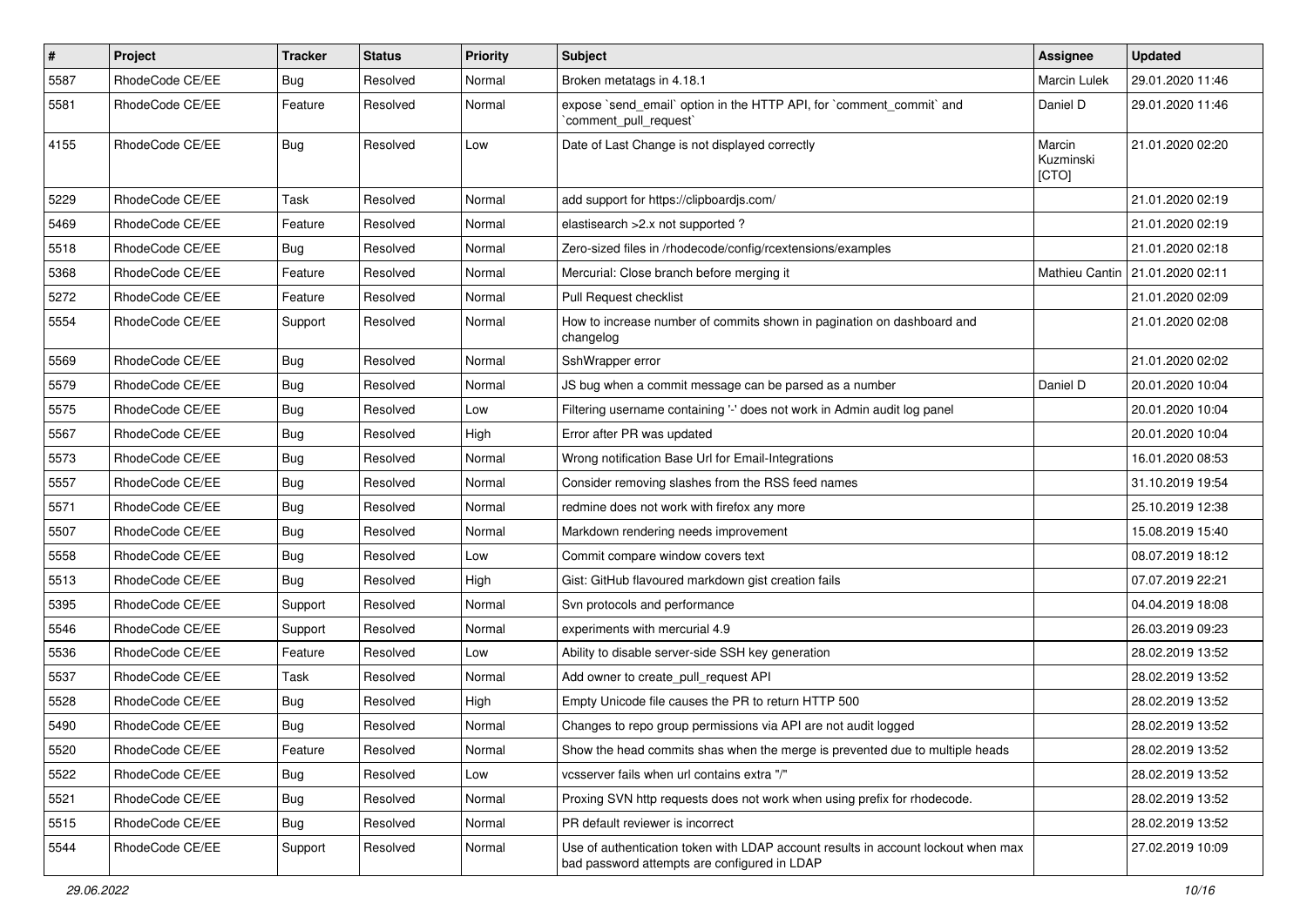| $\vert$ # | Project         | <b>Tracker</b> | <b>Status</b> | <b>Priority</b> | Subject                                                                                  | Assignee                     | <b>Updated</b>   |
|-----------|-----------------|----------------|---------------|-----------------|------------------------------------------------------------------------------------------|------------------------------|------------------|
| 5530      | RhodeCode CE/EE | <b>Bug</b>     | Resolved      | Normal          | Email integration has incorrect url                                                      |                              | 09.02.2019 10:33 |
| 5442      | RhodeCode CE/EE | Feature        | Resolved      | Low             | Preview of Jupyter notebooks                                                             | Marcin<br>Kuzminski<br>[CTO] | 16.01.2019 16:33 |
| 5517      | RhodeCode CE/EE | Bug            | Resolved      | Urgent          | Problem with upgrading to Community-4.15                                                 |                              | 11.12.2018 06:32 |
| 5505      | RhodeCode CE/EE | <b>Bug</b>     | Resolved      | Normal          | Notification emails from RhodeCode is garbled in Outlook 2016 web client                 |                              | 07.12.2018 09:49 |
| 5502      | RhodeCode CE/EE | Bug            | Resolved      | High            | 500 error when using multiple custom branch permissions                                  |                              | 07.12.2018 09:49 |
| 5482      | RhodeCode CE/EE | Bug            | Resolved      | Normal          | Changing a repo's 'Remote pull uri' in its Settings fails with 'No repo type specified'  |                              | 31.10.2018 08:37 |
| 5297      | RhodeCode CE/EE | <b>Bug</b>     | Resolved      | Normal          | Locale fails on a SuSE system                                                            |                              | 31.10.2018 08:36 |
| 5304      | RhodeCode CE/EE | <b>Bug</b>     | Resolved      | Normal          | Email template not correct                                                               |                              | 31.10.2018 08:36 |
| 4044      | RhodeCode CE/EE | Feature        | Resolved      | Normal          | Branch permissions                                                                       |                              | 30.08.2018 09:48 |
| 5461      | RhodeCode CE/EE | Bug            | Resolved      | Normal          | Changes to user group permissions via API are not audit logged                           |                              | 30.08.2018 09:47 |
| 5408      | Documentation   | Task           | Resolved      | Low             | Upate nginx documentation for non standard SSL port                                      |                              | 12.07.2018 23:21 |
| 5489      | RhodeCode CE/EE | Bug            | Resolved      | High            | grant_user_permission_to_repo_group API call fails to set permissions on child<br>repos  |                              | 11.07.2018 09:57 |
| 5187      | RhodeCode CE/EE | Feature        | Resolved      | Normal          | changelog dynamic loading of commits                                                     |                              | 12.06.2018 12:31 |
| 4089      | RhodeCode CE/EE | Bug            | Resolved      | Normal          | svn repository does not exist                                                            |                              | 12.06.2018 12:29 |
| 5444      | RhodeCode CE/EE | Bug            | Resolved      | Normal          | Error while creating a pull request on a Mercurial repository                            |                              | 17.04.2018 22:29 |
| 5391      | RhodeCode CE/EE | Task           | Resolved      | High            | Secure Email change                                                                      |                              | 17.04.2018 21:50 |
| 5457      | RhodeCode CE/EE | Bug            | Resolved      | Normal          | Internal server error on full-text search settings page with Elasticsearch               |                              | 16.04.2018 09:08 |
| 5412      | RhodeCode CE/EE | Bug            | Resolved      | Normal          | Webhook for "pullrequest commented" event returns incomplete data                        |                              | 27.02.2018 18:00 |
| 5326      | RhodeCode CE/EE | Task           | Resolved      | Normal          | Public usergroup profile                                                                 | Bartłomiej<br>Wołyńczyk      | 22.02.2018 15:44 |
| 5386      | RhodeCode CE/EE | Task           | Resolved      | Normal          | Increase security for Email Change                                                       | Marcin<br>Kuzminski<br>[CTO] | 17.02.2018 17:29 |
| 5436      | RhodeCode CE/EE | Bug            | Resolved      | High            | Unable To Open Pull Request in 4.11.2                                                    |                              | 14.02.2018 11:14 |
| 5433      | RhodeCode CE/EE | Bug            | Resolved      | High            | RhodeCode Community 4.11 doesn't handle HG largefiles extension                          |                              | 01.02.2018 20:08 |
| 5423      | Documentation   | Support        | Resolved      | Normal          | API-Documentation for Method "create_repo_group" faulty                                  |                              | 22.01.2018 16:23 |
| 5202      | RhodeCode CE/EE | Task           | Resolved      | Normal          | run git gc and git repack on GIT repos when we have a scheduler via celery in<br>pyramid |                              | 04.12.2017 20:49 |
| 4169      | RhodeCode CE/EE | Task           | Resolved      | Normal          | re-architecture celery support                                                           |                              | 17.11.2017 19:21 |
| 5396      | RhodeCode CE/EE | Feature        | Resolved      | Normal          | Merge state with shadow repo should be created during pull request                       |                              | 12.10.2017 21:57 |
| 5203      | RhodeCode CE/EE | Task           | Resolved      | Normal          | optimise large repos speed                                                               |                              | 08.09.2017 16:10 |
| 5380      | RhodeCode CE/EE | Bug            | Resolved      | Normal          | repo commits pageintion error                                                            |                              | 06.09.2017 19:16 |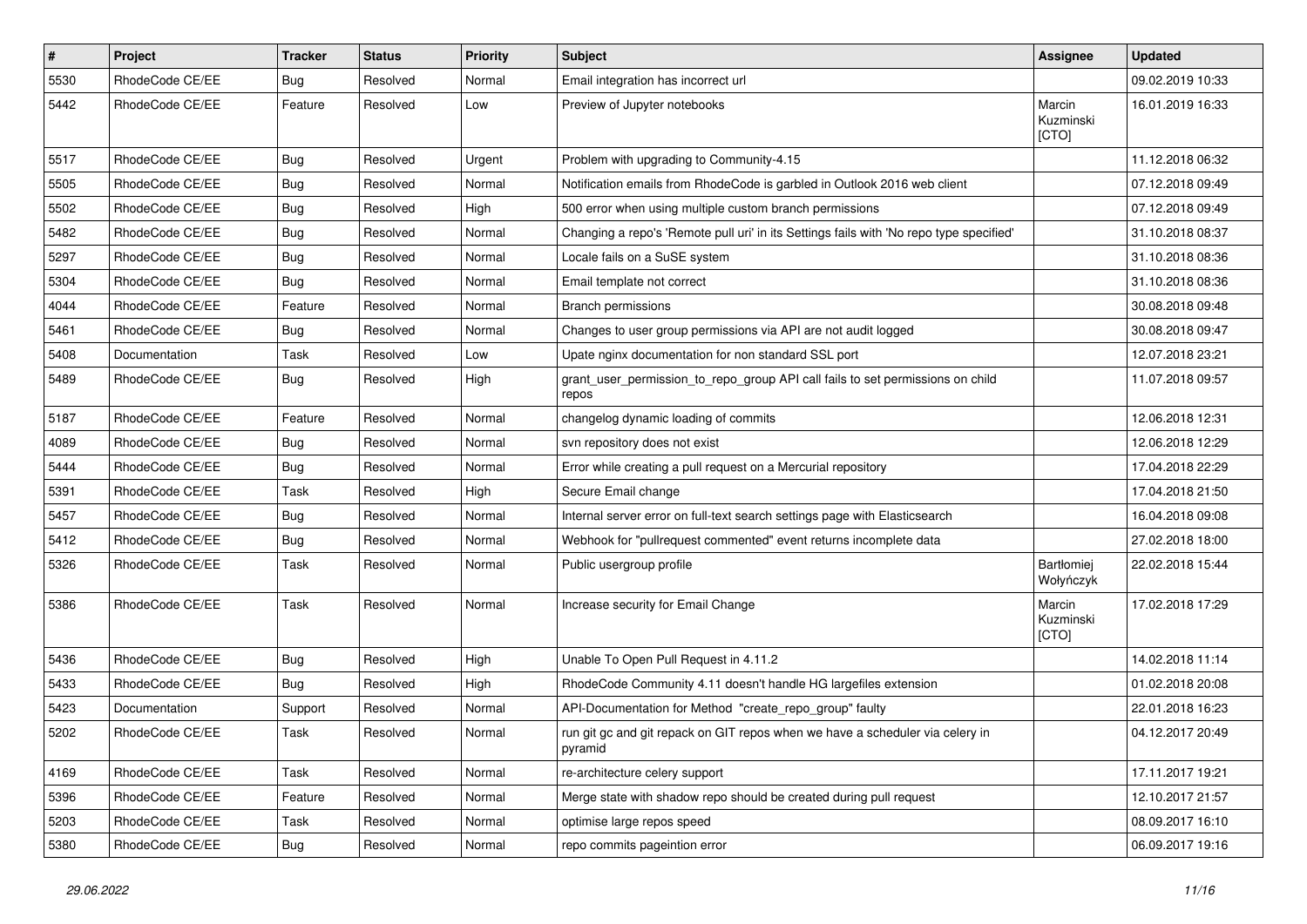| $\sharp$ | Project         | <b>Tracker</b> | <b>Status</b> | <b>Priority</b> | <b>Subject</b>                                                                    | Assignee                     | <b>Updated</b>   |
|----------|-----------------|----------------|---------------|-----------------|-----------------------------------------------------------------------------------|------------------------------|------------------|
| 5381     | RhodeCode CE/EE | <b>Bug</b>     | Resolved      | Normal          | Email integration changeset links invalid                                         |                              | 06.09.2017 12:29 |
| 5379     | RhodeCode CE/EE | Bug            | Resolved      | Normal          | Journal RSS feed errors                                                           |                              | 01.09.2017 16:40 |
| 5343     | RhodeCode CE/EE | Task           | Resolved      | Normal          | SSH key management and SSH support                                                |                              | 18.08.2017 23:50 |
| 5376     | RhodeCode CE/EE | <b>Bug</b>     | Resolved      | Normal          | error: pretxnchangegroup.acl hook failed: acl: user "" denied on branch "default" |                              | 16.08.2017 19:45 |
| 5375     | RhodeCode CE/EE | Support        | Resolved      | Normal          | How do I configure "Go to" to just search repository names?                       |                              | 16.08.2017 18:00 |
| 5337     | RhodeCode CE/EE | Bug            | Resolved      | Normal          | Possible memory leak after few Git Pull Requests                                  |                              | 08.08.2017 13:08 |
| 4288     | RhodeCode CE/EE | Task           | Resolved      | Normal          | [ce, ee] unify controllers that use diffs                                         | Daniel D                     | 02.08.2017 11:41 |
| 5321     | RhodeCode CE/EE | Feature        | Resolved      | Normal          | Audit logs                                                                        |                              | 21.06.2017 12:49 |
| 4219     | RhodeCode CE/EE | Feature        | Resolved      | Normal          | [ce, ee] Add mandatory reviewers for pull requests                                | Marcin<br>Kuzminski<br>[CTO] | 20.06.2017 15:23 |
| 4207     | RhodeCode CE/EE | Feature        | Resolved      | Normal          | Support for obsolescence markers in changelog UI                                  |                              | 19.05.2017 16:14 |
| 5225     | RhodeCode CE/EE | Task           | Resolved      | Normal          | add tag of author/contribitor to comments                                         |                              | 11.05.2017 11:10 |
| 5265     | RhodeCode CE/EE | Task           | Resolved      | Normal          | Enable phases support                                                             |                              | 11.05.2017 11:10 |
| 5277     | RhodeCode CE/EE | Bug            | Resolved      | Normal          | table id=user_list_table - Ajax error                                             |                              | 13.04.2017 01:04 |
| 5259     | RhodeCode CE/EE | Bug            | Resolved      | Normal          | user-journal storage changes                                                      |                              | 12.04.2017 00:04 |
| 5266     | RhodeCode CE/EE | Bug            | Resolved      | Normal          | Validate if changes in target branches get's propagated on Pull request updates   |                              | 05.04.2017 18:10 |
| 4306     | RhodeCode CE/EE | Bug            | Resolved      | Normal          | Issue to push file with character # on a SVN                                      |                              | 03.04.2017 16:44 |
| 2817     | RhodeCode CE/EE | Feature        | Resolved      | Normal          | Make largefiles downloadable from the interface                                   |                              | 27.03.2017 14:04 |
| 4235     | RhodeCode CE/EE | Task           | Resolved      | High            | Support GIT LFS server                                                            |                              | 23.03.2017 17:24 |
| 5235     | RhodeCode CE/EE | Task           | Resolved      | Normal          | relative image support                                                            |                              | 10.03.2017 23:37 |
| 5221     | RhodeCode CE/EE | Task           | Resolved      | Normal          | Missing comment type in emails                                                    |                              | 19.02.2017 21:46 |
| 5213     | RhodeCode CE/EE | Bug            | Resolved      | Normal          | Fixing Apache Proxy timeout issues                                                |                              | 14.02.2017 09:44 |
| 4274     | RhodeCode CE/EE | Bug            | Resolved      | Normal          | 500 error when push big objects                                                   |                              | 13.02.2017 19:53 |
| 5210     | RhodeCode CE/EE | Bug            | Resolved      | Normal          | webook problems                                                                   |                              | 13.02.2017 19:43 |
| 5207     | RhodeCode CE/EE | Task           | Resolved      | Low             | Release 4.6.1                                                                     |                              | 13.02.2017 18:04 |
| 5201     | RhodeCode CE/EE | Task           | Resolved      | Normal          | API: implement describe-methods                                                   |                              | 13.02.2017 15:57 |
| 5198     | RhodeCode CE/EE | Task           | Resolved      | Normal          | remove pyro4 from enterprise                                                      |                              | 07.02.2017 19:28 |
| 1404     | RhodeCode CE/EE | Bug            | Resolved      | Normal          | clone of really huge git repo (4gb) causes pyro to explode                        |                              | 07.02.2017 14:52 |
| 5184     | RhodeCode CE/EE | Task           | Resolved      | Normal          | bump pyramid to 1.7.X                                                             |                              | 06.02.2017 21:50 |
| 4259     | RhodeCode CE/EE | Task           | Resolved      | Low             | Events, create post-create-user event                                             | Daniel D                     | 30.01.2017 20:11 |
| 5164     | RhodeCode CE/EE | <b>Bug</b>     | Resolved      | Normal          | non-web calls are leaking session objects                                         |                              | 13.01.2017 01:30 |
| 5153     | Documentation   | <b>Bug</b>     | Resolved      | Normal          | Documentation: /tmp permissions                                                   |                              | 04.01.2017 13:02 |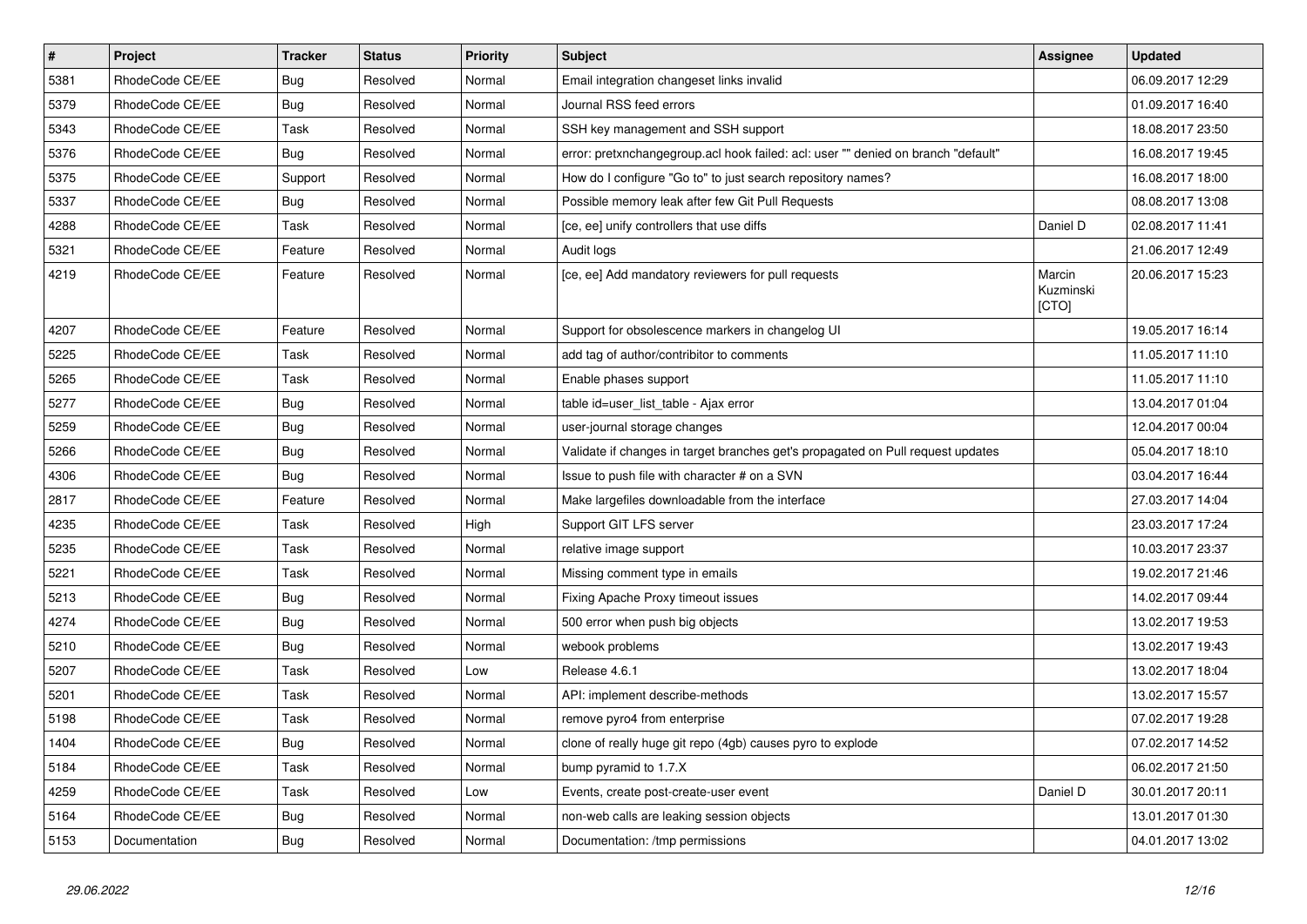| $\pmb{\#}$ | Project         | <b>Tracker</b> | <b>Status</b> | <b>Priority</b> | Subject                                                                                            | Assignee                     | <b>Updated</b>   |
|------------|-----------------|----------------|---------------|-----------------|----------------------------------------------------------------------------------------------------|------------------------------|------------------|
| 5150       | RhodeCode CE/EE | Task           | Resolved      | Normal          | Password reset promts in my account should be hidden in accounts that are not of<br>type rhodecode | Marcin<br>Kuzminski<br>[CTO] | 02.01.2017 16:34 |
| 4678       | RhodeCode CE/EE | Task           | Resolved      | Normal          | Release 4.5.2                                                                                      |                              | 19.12.2016 17:32 |
| 4677       | RhodeCode CE/EE | Support        | Resolved      | High            | API get_repo_refs not working?                                                                     |                              | 19.12.2016 11:46 |
| 4676       | RhodeCode CE/EE | <b>Bug</b>     | Resolved      | Normal          | Some admin passwords can make installation fail                                                    |                              | 16.12.2016 16:16 |
| 4675       | RhodeCode CE/EE | <b>Bug</b>     | Resolved      | Normal          | Disk free inodes are displayed incorrectly                                                         |                              | 13.12.2016 22:41 |
| 4283       | RhodeCode CE/EE | Task           | Resolved      | Normal          | bump whoosh to 2.7.4 release                                                                       |                              | 13.12.2016 21:08 |
| 4670       | RhodeCode CE/EE | Task           | Resolved      | Normal          | Release 4.5.1                                                                                      | Marcin<br>Kuzminski<br>[CTO] | 06.12.2016 21:13 |
| 4666       | RhodeCode CE/EE | Task           | Resolved      | Normal          | Bump git and mercurial to latest versions                                                          |                              | 02.12.2016 19:01 |
| 4304       | RhodeCode CE/EE | Bug            | Resolved      | High            | Search: Internal Server Error                                                                      |                              | 26.11.2016 16:26 |
| 4311       | RhodeCode CE/EE | Task           | Resolved      | Normal          | Diffs feedback                                                                                     | Daniel D                     | 26.11.2016 14:10 |
| 4276       | RhodeCode CE/EE | Bug            | Resolved      | Normal          | System info page uses mercurial/git versions from RhodeCode instead of VCSServer                   | Marcin<br>Kuzminski<br>[CTO] | 14.11.2016 21:19 |
| 4305       | RhodeCode CE/EE | Task           | Resolved      | Normal          | Meta-tagging could be excluded from limit                                                          |                              | 09.11.2016 19:27 |
| 4296       | RhodeCode CE/EE | <b>Bug</b>     | Resolved      | Normal          | [ee] Can not create pull requests with reviewers.                                                  | Daniel D                     | 07.11.2016 21:17 |
| 4003       | RhodeCode CE/EE | Task           | Resolved      | Normal          | User personal repository groups improvements                                                       |                              | 07.11.2016 16:12 |
| 4277       | RhodeCode CE/EE | Bug            | Resolved      | Normal          | [frontend] System info page does not work correctly in safari.                                     | Martin<br>Bornhold           | 04.11.2016 12:08 |
| 4297       | RhodeCode CE/EE | Task           | Resolved      | Normal          | redo the my-pull-requests page to use the datagrid                                                 | Marcin<br>Kuzminski<br>[CTO] | 01.11.2016 09:31 |
| 3950       | RhodeCode CE/EE | <b>Bug</b>     | Resolved      | Normal          | [ce, ee] trying to merge pr against a deleted branch/bookmark breaks the pr page                   | Martin<br>Bornhold           | 27.10.2016 16:12 |
| 4279       | RhodeCode CE/EE | Bug            | Resolved      | Normal          | re-captcha validation is broken                                                                    | Martin<br>Bornhold           | 26.10.2016 22:27 |
| 1055       | RhodeCode CE/EE | Feature        | Resolved      | Normal          | [pr, vcs] Expose the shadow repository of a pull request                                           | Martin<br>Bornhold           | 26.10.2016 10:33 |
| 4282       | RhodeCode CE/EE | Task           | Resolved      | Normal          | Add inode limit together with disk usage                                                           | Marcin<br>Kuzminski<br>[CTO] | 19.10.2016 12:18 |
| 4271       | RhodeCode CE/EE | Bug            | Resolved      | Normal          | Browsing new repository groups via SVN issue                                                       | Martin<br>Bornhold           | 19.10.2016 11:11 |
| 4281       | RhodeCode CE/EE | Task           | Resolved      | Normal          | Fix docs on To `increase database performance`                                                     | Marcin<br>Kuzminski<br>[CTO] | 18.10.2016 16:39 |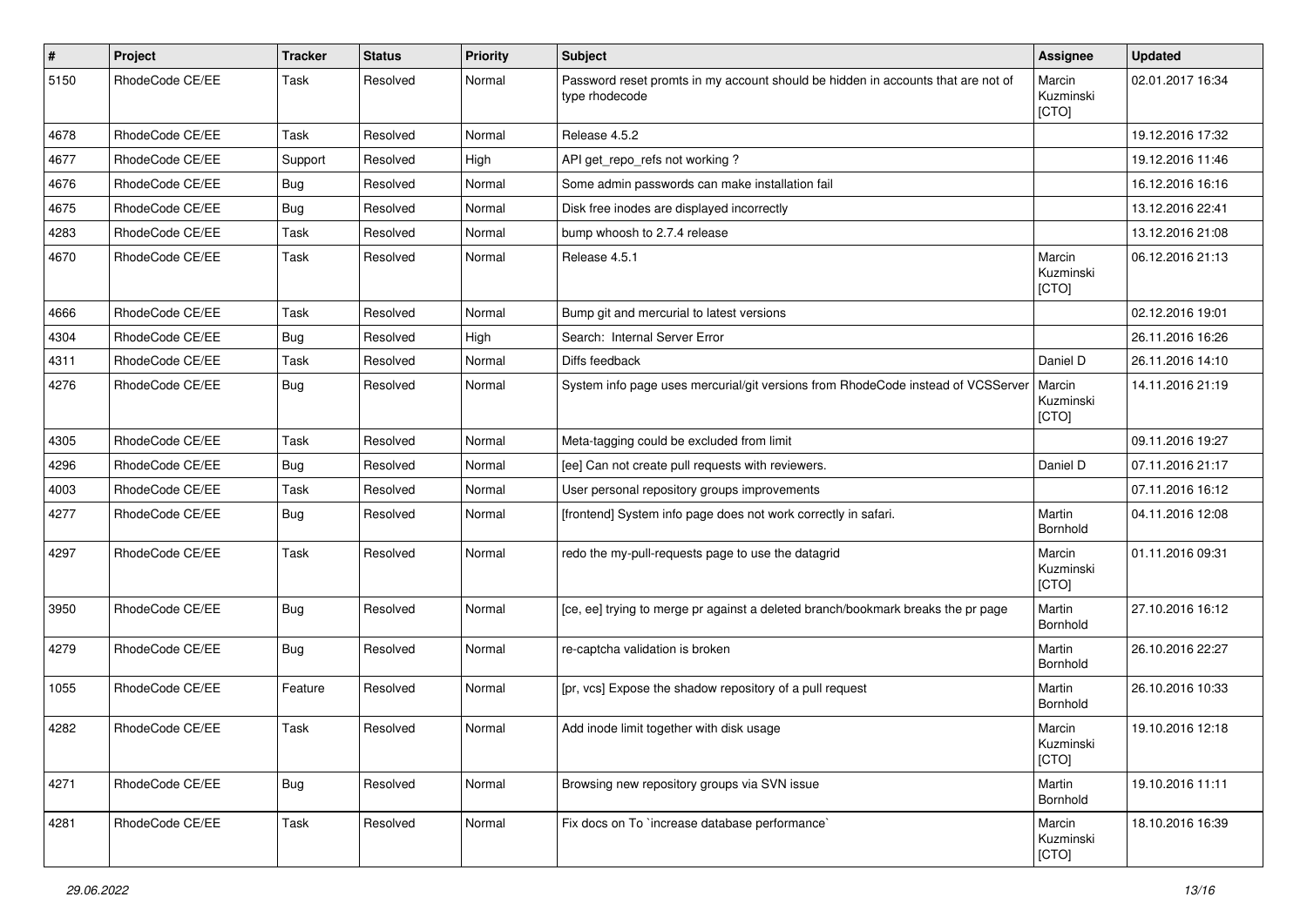| #    | Project         | <b>Tracker</b> | <b>Status</b> | <b>Priority</b> | Subject                                                                                                              | <b>Assignee</b>              | <b>Updated</b>   |
|------|-----------------|----------------|---------------|-----------------|----------------------------------------------------------------------------------------------------------------------|------------------------------|------------------|
| 4278 | RhodeCode CE/EE | Bug            | Resolved      | Normal          | [admin] Clicking the save button in admin -> settings -> issue tracker leads to<br>exception if no patterns entered. | Daniel D                     | 18.10.2016 13:38 |
| 4266 | RhodeCode CE/EE | Bug            | Resolved      | Normal          | Error 500 on integrations page after setting up Webhook                                                              |                              | 17.10.2016 15:35 |
| 4245 | RhodeCode CE/EE | Task           | Resolved      | Normal          | Convert control command to use http mode by default                                                                  | Marcin<br>Kuzminski<br>[CTO] | 14.10.2016 16:13 |
| 4108 | RhodeCode CE/EE | Task           | Resolved      | Normal          | Release 4.2.2                                                                                                        |                              | 14.10.2016 13:08 |
| 4269 | RhodeCode CE/EE | Support        | Resolved      | Normal          | Allow flash messages to be permanently surpressed                                                                    | <b>Marcin Lulek</b>          | 14.10.2016 12:46 |
| 4273 | RhodeCode CE/EE | <b>Bug</b>     | Resolved      | Urgent          | GIT executable not seen by vcsserver                                                                                 | Martin<br>Bornhold           | 13.10.2016 15:45 |
| 4237 | RhodeCode CE/EE | Task           | Resolved      | Normal          | Enable HTTP support                                                                                                  | Martin<br>Bornhold           | 12.10.2016 11:51 |
| 4224 | RhodeCode CE/EE | Bug            | Resolved      | Normal          | [docs] update docs re: removing old instances when switching editions                                                | Lisa Quatmann                | 11.10.2016 15:36 |
| 4267 | RhodeCode CE/EE | Feature        | Resolved      | Normal          | [ce, ee] jira tracker integration wildcard project key support                                                       | Daniel D                     | 10.10.2016 20:13 |
| 4250 | RhodeCode CE/EE | Bug            | Resolved      | Normal          | Adding a reviewer into existing PR doesn't set a reason.                                                             | Marcin<br>Kuzminski<br>[CTO] | 07.10.2016 20:05 |
| 4268 | RhodeCode CE/EE | Bug            | Resolved      | High            | [ee] default reviewers from changed lines is returning wrong values                                                  | Daniel D                     | 06.10.2016 14:35 |
| 4238 | RhodeCode CE/EE | Task           | Resolved      | Normal          | default reviewers updates                                                                                            | Daniel D                     | 06.10.2016 14:26 |
| 3488 | RhodeCode CE/EE | Bug            | Resolved      | Normal          | [frontend, styling] update icon font                                                                                 | Lisa Quatmann                | 04.10.2016 13:27 |
| 4254 | RhodeCode CE/EE | <b>Bug</b>     | Resolved      | Normal          | [frontend] 500 Internal Server Error with i18n-ed pages                                                              | Lisa Quatmann                | 30.09.2016 14:38 |
| 4247 | RhodeCode CE/EE | Bug            | Resolved      | Normal          | [vcs] Using current time as timestamp during archive creating leads to changing<br>hashes                            | Martin<br>Bornhold           | 28.09.2016 12:07 |
| 4244 | RhodeCode CE/EE | Support        | Resolved      | Normal          | mod_dav_svn template error when using auth_realm with spaces in it                                                   | Martin<br>Bornhold           | 28.09.2016 12:07 |
| 4243 | RhodeCode CE/EE | Support        | Resolved      | High            | Gist visibility update?                                                                                              | Martin<br>Bornhold           | 27.09.2016 06:40 |
| 4121 | RhodeCode CE/EE | Bug            | Resolved      | Normal          | [ce, ee] server announcement has extra margin                                                                        | Lisa Quatmann                | 26.09.2016 14:00 |
| 4233 | RhodeCode CE/EE | Bug            | Resolved      | High            | slack, git push problem                                                                                              | Daniel D                     | 26.09.2016 11:56 |
| 4203 | RhodeCode CE/EE | Task           | Resolved      | Normal          | Get rid of svn.proxy.parent_path_root, and replace it with reading storage location<br>from Database                 | Martin<br>Bornhold           | 22.09.2016 14:31 |
| 1131 | RhodeCode CE/EE | Feature        | Resolved      | Normal          | Implement default reviewers for code review                                                                          | Daniel D                     | 21.09.2016 18:28 |
| 4178 | RhodeCode CE/EE | Bug            | Resolved      | Normal          | RhodeCode EE OVA VM wont run on a ESX 6.0 host                                                                       | Marcin<br>Kuzminski<br>[CTO] | 15.09.2016 13:25 |
| 4206 | RhodeCode CE/EE | <b>Bug</b>     | Resolved      | High            | Error creating SVN groups                                                                                            |                              | 15.09.2016 13:24 |
| 4199 | RhodeCode CE/EE | Bug            | Resolved      | High            | investigate: ongoing SSL problems when switching to 4.X from 3.X                                                     | Johannes<br>Bornhold         | 15.09.2016 13:14 |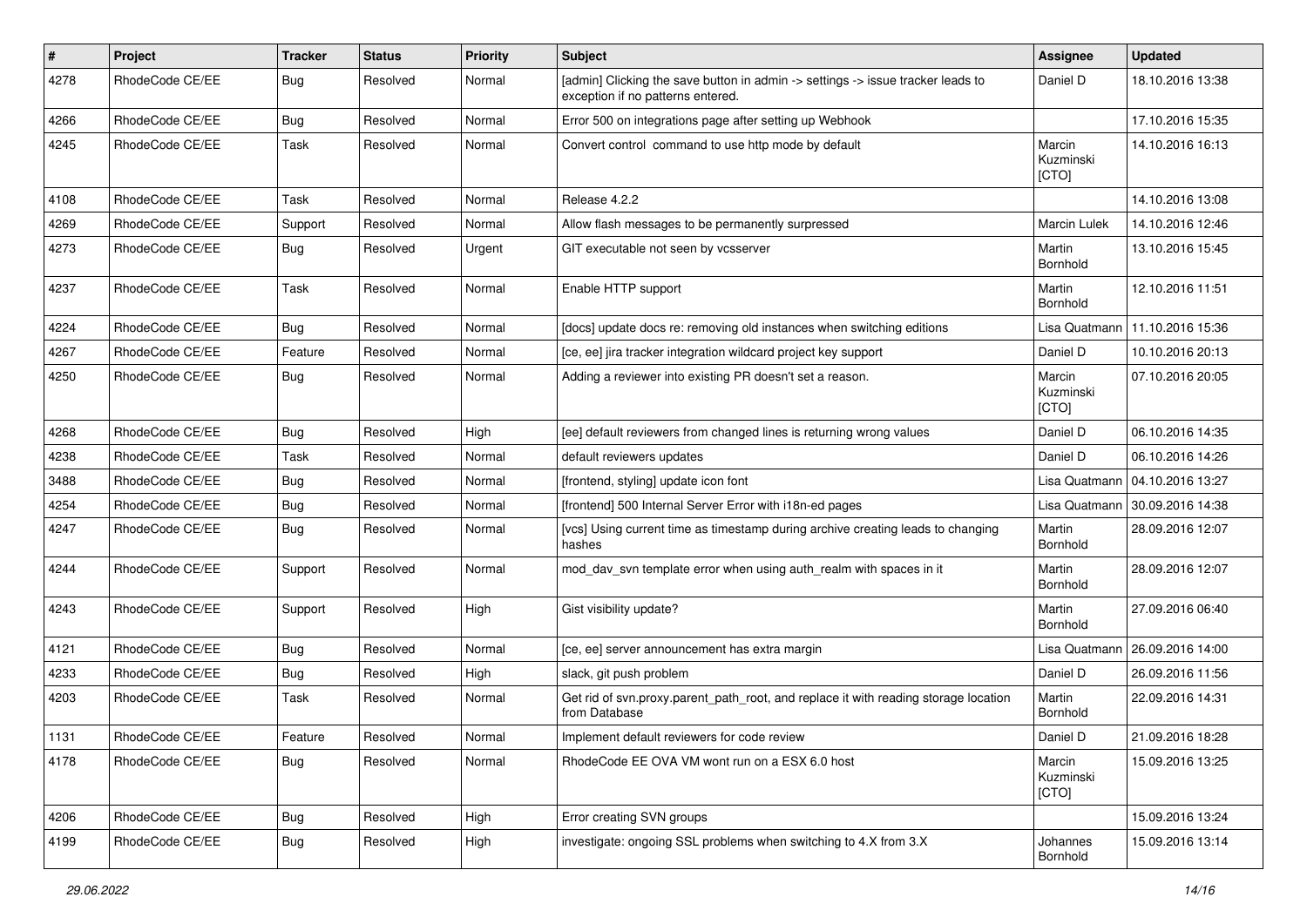| $\pmb{\#}$ | Project              | <b>Tracker</b> | <b>Status</b> | <b>Priority</b> | <b>Subject</b>                                                                                        | <b>Assignee</b>              | <b>Updated</b>   |
|------------|----------------------|----------------|---------------|-----------------|-------------------------------------------------------------------------------------------------------|------------------------------|------------------|
| 4194       | RhodeCode CE/EE      | Task           | Resolved      | Normal          | move svn http backend out of labs into a real VCS settings                                            | Lisa Quatmann                | 14.09.2016 23:16 |
| 4227       | RhodeCode CE/EE      | Support        | Resolved      | Normal          | VBScript files detected as text/plain - no syntax highlighting                                        |                              | 14.09.2016 22:38 |
| 4225       | RhodeCode CE/EE      | Feature        | Resolved      | Normal          | [ce, ee] repo group integrations cascade to child repo groups                                         | Daniel D                     | 14.09.2016 11:12 |
| 4223       | RhodeCode CE/EE      | <b>Bug</b>     | Resolved      | High            | [git, tags] annotated tags not appearing in UI                                                        | Daniel D                     | 12.09.2016 06:12 |
| 4192       | RhodeCode CE/EE      | Feature        | Resolved      | Normal          | [ce, ee] slack/hipchat integrations group commits by branch pushed                                    |                              | 09.09.2016 19:01 |
| 4151       | RhodeCode CE/EE      | Task           | Resolved      | Normal          | [packaging] Subversion to current 1.9.X                                                               |                              | 09.09.2016 10:18 |
| 4153       | RhodeCode CE/EE      | Task           | Resolved      | Normal          | Optimize readme fetching by changing the system of readme detection                                   | Johannes<br>Bornhold         | 09.09.2016 10:17 |
| 4181       | RhodeCode CE/EE      | Task           | Resolved      | Normal          | Integrations: allow root repos only integrations                                                      | Daniel D                     | 31.08.2016 17:44 |
| 4202       | RhodeCode CE/EE      | Task           | Resolved      | Normal          | Polish the 503.html page                                                                              | Daniel D                     | 30.08.2016 23:54 |
| 4166       | RhodeCode CE/EE      | <b>Bug</b>     | Resolved      | Urgent          | [ce] Rhodecode crashing after MySQL error                                                             |                              | 23.08.2016 23:35 |
| 4140       | RhodeCode CE/EE      | Task           | Resolved      | Normal          | Check middleware chain status, and Verify that special middleware is catching<br>exceptions correctly |                              | 23.08.2016 12:13 |
| 4184       | RhodeCode CE/EE      | Bug            | Resolved      | High            | fix content INT overflow bug                                                                          | Marcin<br>Kuzminski<br>[CTO] | 23.08.2016 10:31 |
| 4180       | RhodeCode CE/EE      | Task           | Resolved      | Normal          | integrations: possible limit the updates sent                                                         | Daniel D                     | 22.08.2016 12:22 |
| 4173       | RhodeCode CE/EE      | Bug            | Resolved      | Urgent          | [ce, ee] mysql recycle pool timeout not working                                                       | Daniel D                     | 16.08.2016 22:02 |
| 4175       | RhodeCode CE/EE      | Feature        | Resolved      | Normal          | [ce, ee] repo group integrations                                                                      | Daniel D                     | 16.08.2016 20:00 |
| 2264       | RhodeCode CE/EE      | <b>Bug</b>     | Resolved      | Normal          | New user password change doesn't actually require a password change.                                  |                              | 12.08.2016 16:01 |
| 3971       | RhodeCode CE/EE      | <b>Bug</b>     | Resolved      | Normal          | [ce, vcs] Merge requests/Pull requests failing due to rebase problem                                  | Johannes<br>Bornhold         | 19.07.2016 15:54 |
| 4091       | RhodeCode CE/EE      | Bug            | Resolved      | Normal          | [ce, ee] Redmine integration blocks for 30 seconds if redmine server not available                    | Daniel D                     | 15.07.2016 12:26 |
| 4081       | RhodeCode CE/EE      | Support        | Resolved      | Normal          | Receiving server 500 error when trying to clone repo from windows client using<br>eclipse             |                              | 12.07.2016 14:30 |
| 2744       | RhodeCode CE/EE      | Task           | Resolved      | Normal          | Deprecating Internet Explorer                                                                         |                              | 06.07.2016 12:04 |
| 4065       | RhodeCode CE/EE      | Bug            | Resolved      | Normal          | [ux, login] 404 on login after comment attempt                                                        | Marcin<br>Kuzminski<br>[CTO] | 04.07.2016 00:40 |
| 3999       | RhodeCode CE/EE      | Feature        | Resolved      | Normal          | Add `send account information` to user creation page                                                  |                              | 28.06.2016 15:22 |
| 4036       | RhodeCode CE/EE      | <b>Bug</b>     | Resolved      | Normal          | encrypted clone_uri can throw unicodeerror after key change                                           | Marcin<br>Kuzminski<br>[CTO] | 27.06.2016 19:38 |
| 3991       | RhodeCode Appenlight | Bug            | Resolved      | Normal          | report logs need upper margin                                                                         |                              | 21.06.2016 18:55 |
| 3989       | RhodeCode Appenlight | <b>Bug</b>     | Resolved      | Normal          | even up report spacing                                                                                |                              | 21.06.2016 18:55 |
| 3555       | RhodeCode CE/EE      | <b>Bug</b>     | Resolved      | Normal          | Then disabled repo location change the panel should explicitly state that it's disabled               |                              | 25.04.2016 10:34 |